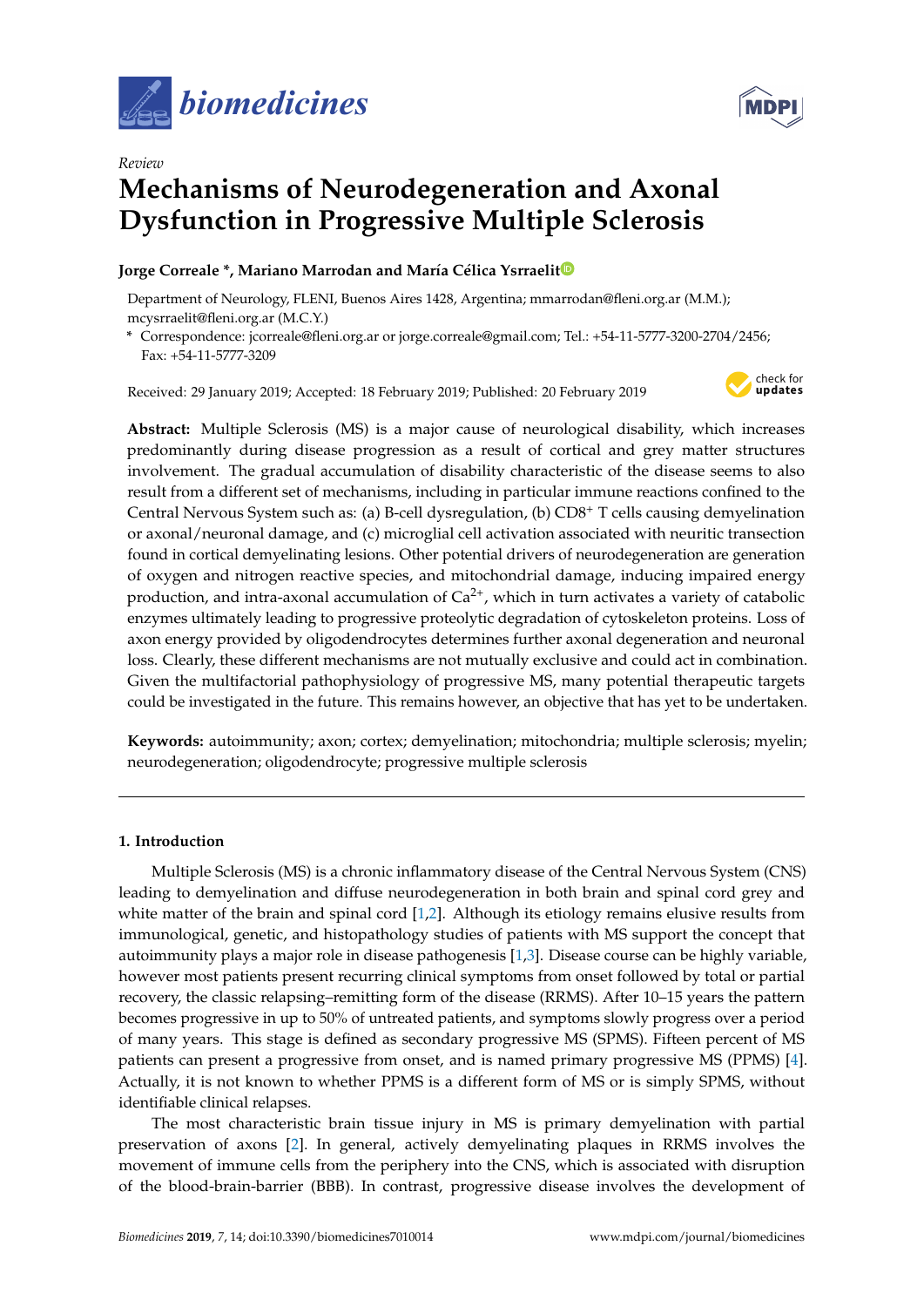compartmentalized pathological processes within the brain mediated mainly by resident CNS cells. Evidence of this comes from MRI showing decreased gadolinium (Gd) enhancement in CNS lesions found in progressive MS patients, indicating reduced BBB breakdown and less movement of immune cells into the CNS. Several tissue pathology findings are associated with progressive MS. The most prominent is brain atrophy, caused chiefly by degeneration and chronic demyelination of axons, ultimately leading to neuronal loss [\[5\]](#page-14-4). Representing a major cause of irreversible neurological disability [\[6\]](#page-14-5). Although imaging and neuropathological studies have shown that both axonal degeneration and neuronal death are present in acute or active MS lesions [\[7\]](#page-14-6), progression likely occurs once axonal loss exceeds CNS compensatory capacity. Whether inflammation and neurodegeneration are primary or secondary processes, and how they interact during the course of disease remains unclear. Another major pathological substrate of progressive MS is cortical demyelination. Grey matter demyelination is also observed in cerebellar cortex, the hippocampus, and in deep grey matter nuclei  $[8-11]$  $[8-11]$ . In addition to demyelination and oligodendrocyte loss, demyelinating cortical lesions show neuritic transection, neuronal death and reduced presynaptic terminal numbers [\[8,](#page-14-7)[12\]](#page-14-9). In progressive MS lesions diffuse pathology is also present in normal appearing white and grey matter, reflected by diffuse axonal injury with profound microglia activation within a background of a global inflammation of the entire brain and the meninges [\[13\]](#page-14-10). Interestingly, MRI studies suggest that cortical atrophy may be more closely related to diffuse neurodegeneration in the normal appearing white matter than to the extent of focal white-matter demyelination [\[14\]](#page-14-11).

In recent decades, better understanding of mechanisms underlying RRMS has led to the development of different disease-modifying therapies, reducing both severity and frequency of new relapses through immune system modulation [\[15,](#page-14-12)[16\]](#page-15-0). In contrast, therapeutic options available for progressive MS are comparatively disappointing, and remain a challenge. One possible reason may be lack of knowledge regarding the pathogenic mechanisms driving progressive MS. At present, abnormal tissue findings seen in progressive MS remain poorly represented in experimental animal models.

This review discusses present knowledge on grey matter involvement in progressive MS, as well as the putative mechanisms that can determine the processes of neurodegeneration and neuronal death.

# **2. Grey Matter Changes Observed in MS**

## *2.1. Cortical Compromise in MS*

Even though MS was considered early on to be a demyelinating disease of CNS white matter mediated by inflammation, the possibility has been raised in recent years that cortical and deep grey matter demyelination may exceed that of white-matter demyelination, with both postmortem and in vivo studies revealing presence of extensive lesions in grey matter (GM) structures [\[8,](#page-14-7)[17,](#page-15-1)[18\]](#page-15-2). Initially articles explained GM compromise as a phenomenon associated exclusively with prolonged disease duration and progressive forms. Recently, however, cortical and deep grey matter lesions in the thalamus, caudate, putamen and cerebellum cortex have been detected during early stages of disease independent of white-matter pathology [\[19](#page-15-3)[–22\]](#page-15-4). Indeed, evidence establishing that grey matter involvement related to disease activity and more aggressive forms is growing [\[23\]](#page-15-5). In contrast to other neurodegenerative diseases, it is not known whether cortical atrophy in MS is a more diffuse process or develops instead following distinct anatomical patterns. Cortical regions of the frontal lobe, posterior cingulate, insula and temporal lobes (especially hippocampus) as well as of the cerebellum are by far the most frequent areas affected early on, causing disability progression and cognitive impairment [\[24\]](#page-15-6). Recently different patterns of cortical atrophy with or without concomitant white-matter lesions have been described in patients with long-lasting MS. Most of these show a non-random and symmetric distribution, as well as, stronger associations with clinical dysfunction than global cortical atrophy [\[25\]](#page-15-7). In CNS tissue samples obtained at autopsy, different cortical lesions have been detected [\[8,](#page-14-7)[17\]](#page-15-1) in around 60% of the cases, while more recent 7T MRI protocols estimate a frequency above 90% [\[8](#page-14-7)[,17](#page-15-1)[,26\]](#page-15-8). Three types of cortical lesions have been reported in MS brain tissue: leukocortical, intracortical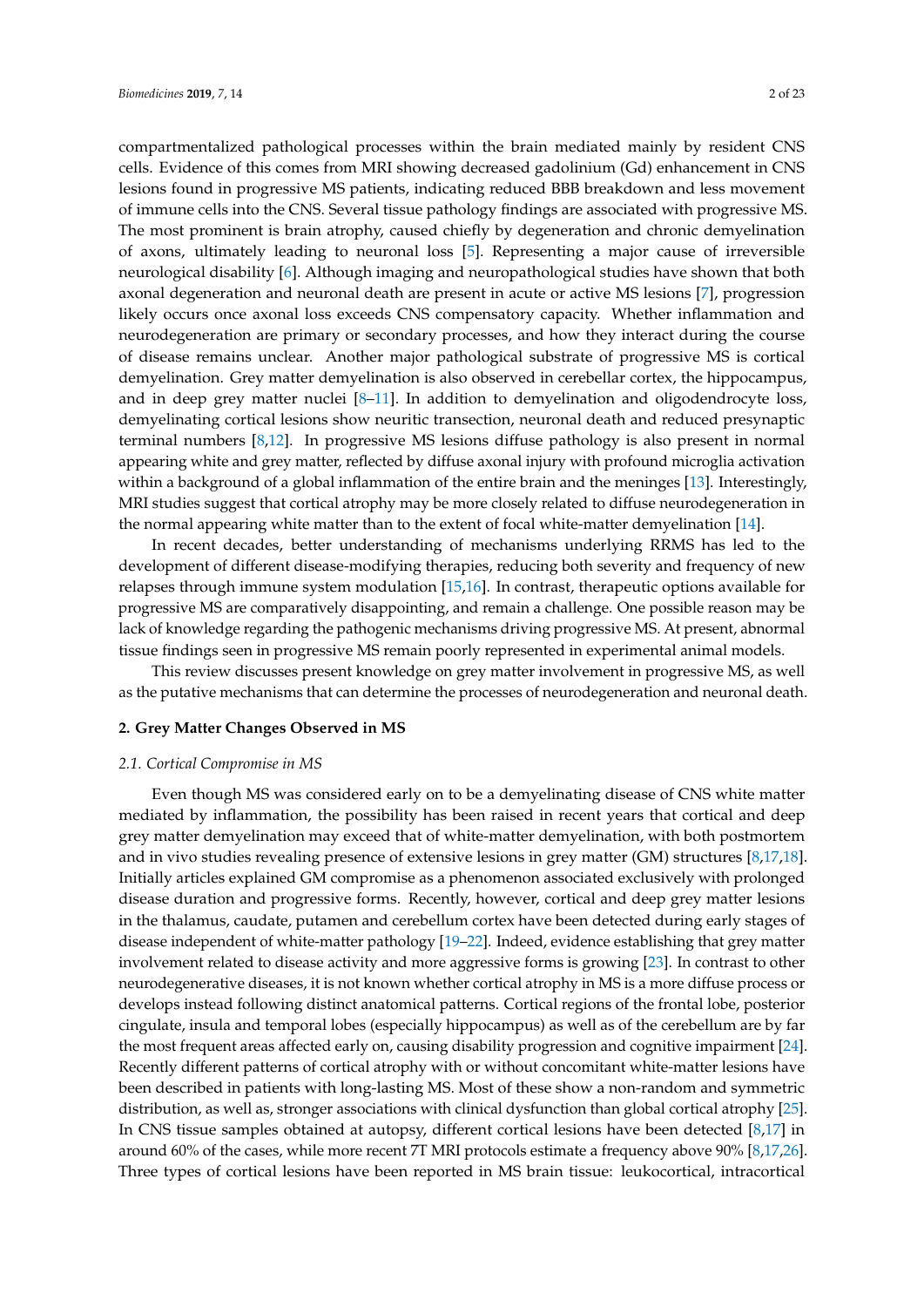and subpial [27]. Leukocortical lesions or type 1 lesions seems to start in the subcortical white matter and extend into the cortex to layers V and VI (Figure 1A,B). Cortical sectors of these les[io](#page-2-0)ns showed increased numbers of lymphocytes and microglia/monocytes compared to normal appearing cortex from the same brain or from aged-matched control brains, although numbers of these cells are substantially less abundant than those seen in subcortical white [m](#page-14-7)atter [8]. Leukocortical lesions have been detected in patients even during the earliest stages of MS. Intracortical lesions or type 2 lesions are located entirely within the cerebral cortex, are not in direct contact with subcortical white matter or pia mater, and are in general small and perivascular. Finally, subpial lesions or type 3 lesions represent the most abundant type of cortical lesions, and are most prominent during progressive stages. These lesions often show myelin loss in cortical layers I through IV spanning several gyri. On occasion, they can involve all six cortical layers, but rarely invade subcortical white matter, and are mostly associated with meningeal inflammation  $[17,28,29]$  $[17,28,29]$  $[17,28,29]$ . With the exception of loss of myelin, subpial lesions lack most of the other pathological signature findings described in white-matter lesions such as blood-brain-barrier breakdown, as well as immune cells infiltration, perivascular cuffs, astrogliosis, loss of oligodendrocyte progenitor cells, and complement activation. Active tissue damage is also associated with microglial activation [\[22](#page-15-4)[,30\]](#page-15-12). However, no correlation has been observed between subpial and white-matter lesion loads [31,32], suggesting subpial demyelination occurs independently of white-matter demyelination. General consensus from autopsy studies would indicate subpial lesions are abundant in progressive stages of MS (both PPMS and SPMS) and rare in MS patients with acute disease or during early stages of RRMS.

<span id="page-2-0"></span>

Figure 1. (A) Three-dimension sagittal T1-weighted. Hypointense cortical lesion (white arrow). Three-dimension sagittal T2-Fluid Attenuated Inversion Recovery (FLAIR). Hyperintense (**B**) Three-dimension sagittal T2-Fluid Attenuated Inversion Recovery (FLAIR). Hyperintense leukocortical lesion (white arrow). (C) Axial FLAIR. Subcortical temporal demyelinating plaque and perithalamic internal capsule lesion (white arrow). (D) Post-contrast 3D sagittal FLAIR. Focal area of leptomeningeal enhancement (white arrow).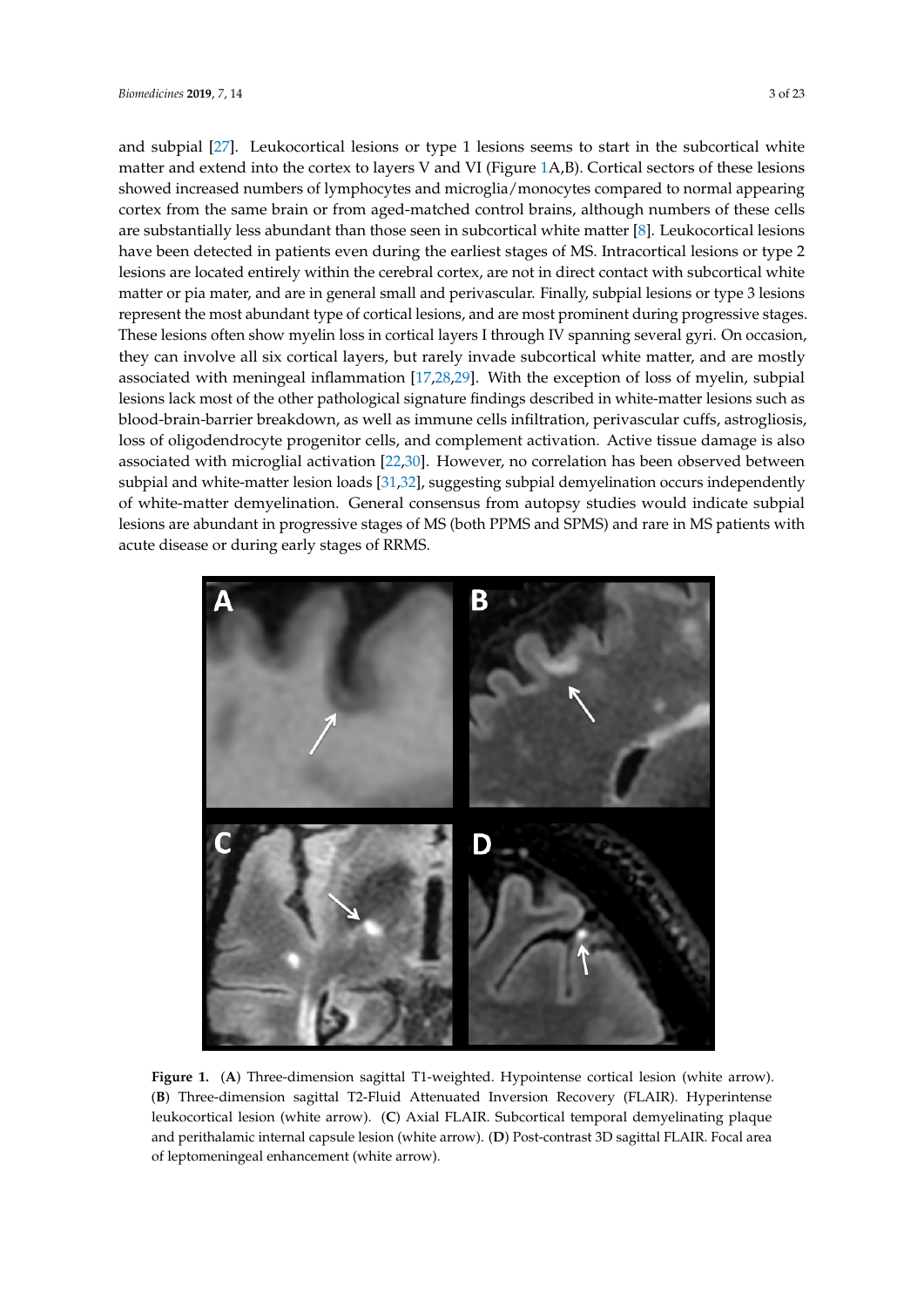## *2.2. Deep Grey Matter (DGM) Structures Changes in MS*

Although less well studied, DGM structures involvement is often present together with cortical atrophy, particularly of the thalamus. To date estimation of whole-brain volume has been used most often as a surrogate marker of atrophy in MS, because it is relatively easy to measure. However, there is growing evidence that grey matter volume loss may be more pronounced than that of white matter and be more strongly linked to long-term disability [\[33,](#page-15-15)[34\]](#page-15-16). The thalamus may be particularly susceptible to neurodegeneration through different mechanisms, of which two are particularly prominent. First, demyelinating lesions can occur in the thalamus and in perithalamic regions (Figure [1C](#page-2-0)). Indeed, DGM demyelination can be frequently observed in postmortem MS brain, particularly in the caudate, and in the medial and anterior thalamic nuclei [\[11\]](#page-14-8). Histopathologic characterization of the thalamic lesions recapitulates the spectrum of active, chronically demyelinated, lesions observed in the white matter. Similar to changes found in cortical grey matter at autopsy, parenchymal infiltration by T and B cells is limited when compared to levels observed in classic active white-matter lesions. Second, recent work has shown clear patterns of grey matter atrophy in patients with MS that are focused in regions that are strongly connected with diverse neuronal networks [\[25\]](#page-15-7). Because DGM structures are extensively connected to cortical grey matter regions, atrophy could also be due to a retrograde event resulting from axonal transection in white-matter tracts projecting from the thalamus, or secondary to trans-synaptic deafferentation of thalamic neurons [\[11,](#page-14-8)[35\]](#page-15-17). Interestingly, recent studies have shown that volume loss in DGM over time is faster than in other brain regions across all clinical phenotypes, and drives disability [\[21,](#page-15-18)[36](#page-16-0)[,37\]](#page-16-1). Together these studies provide strong evidence that thalamic volume and DGM volume more broadly, are dramatically affected in MS.

#### **3. Mechanisms of Neurodegeneration**

Different theories have been put forward to explain how progressive MS is triggered. One suggestion is that although brain damage is driven by inflammatory processes similar to those observed during RRMS, during progressive disease stages, a microenvironment is created within the CNS favoring homing and retention of inflammatory cells, ultimately making disease-modifying therapies ineffective [\[38\]](#page-16-2). A second possibility is that MS starts out as an inflammatory disease, but after several years a neurodegenerative process independent of inflammatory responses becomes the key mechanism behind disease progression [\[39\]](#page-16-3). Finally, MS could be a neurodegenerative disease, with inflammation occurring as a secondary response, amplifying progressive states [\[40,](#page-16-4)[41\]](#page-16-5). Clearly, these different mechanisms are not mutually exclusive and could occur in combination. Therefore, in MS neurodegeneration and ultimately progression of disease and chronic disability develop as a result of many different molecular mechanisms. These have been summarized in Table [1.](#page-4-0)

| <b>Immunological Mechanisms and Effectors</b>                                                                                                                                                                                                                                                                                                                                                   | Mechanisms of Neurodegeneration and Axonal<br>Dysfunction                                                                                                                                                                                                                                                                                                        |
|-------------------------------------------------------------------------------------------------------------------------------------------------------------------------------------------------------------------------------------------------------------------------------------------------------------------------------------------------------------------------------------------------|------------------------------------------------------------------------------------------------------------------------------------------------------------------------------------------------------------------------------------------------------------------------------------------------------------------------------------------------------------------|
| <b>B</b> Cells                                                                                                                                                                                                                                                                                                                                                                                  | Mitochondrial Injury                                                                                                                                                                                                                                                                                                                                             |
| Antibody production, Ag presentation, ectopic formation of<br>follicle-like structures<br>Induction of compartmentalized population driving CNS<br>injury, independent of peripheral immune activity.<br>Secretion of IL-6, TNF- $\alpha$ , IL-10, and IL-35: Complement<br>activation and T cell functions<br>EBV-infected B-cell Induce CD8-mediated immune responses<br>against brain tissue | Impaired activity of respiratory chain complexes (I.<br>III and $IV$ )<br>Alterations in mitochondrial molecular motors<br>mtDNA deletions<br>Energy deficiency: failure of $Na^+/K^+$ ATPase, reverse<br>activity of NCX, and excess of intra-axonal $Ca^{2+}$ .<br>Amplify oxidative stress. Mediates histotoxic<br>hypoxia, which magnifies energy deficiency |
| CD8 <sup>+</sup> cytotoxic T lymphocytes                                                                                                                                                                                                                                                                                                                                                        | Release of $Fe3+$                                                                                                                                                                                                                                                                                                                                                |
| Release of TNF-α: neuronal cell death via p55 receptor;<br>IFN- $\gamma$ : increased Glutamate neurotoxicity and Ca <sup>2+</sup> influx;<br>secretion of perforin and granzyme: cellular membrane<br>damage, associated to $Na^+$ and $Ca^{2+}$ influx                                                                                                                                         | Iron accumulates with aging. The release of $Fe3+$<br>from damaged OGD amplifies oxidative injury                                                                                                                                                                                                                                                                |

**Table 1.** Mechanisms proposed to explain Multiple Sclerosis progression.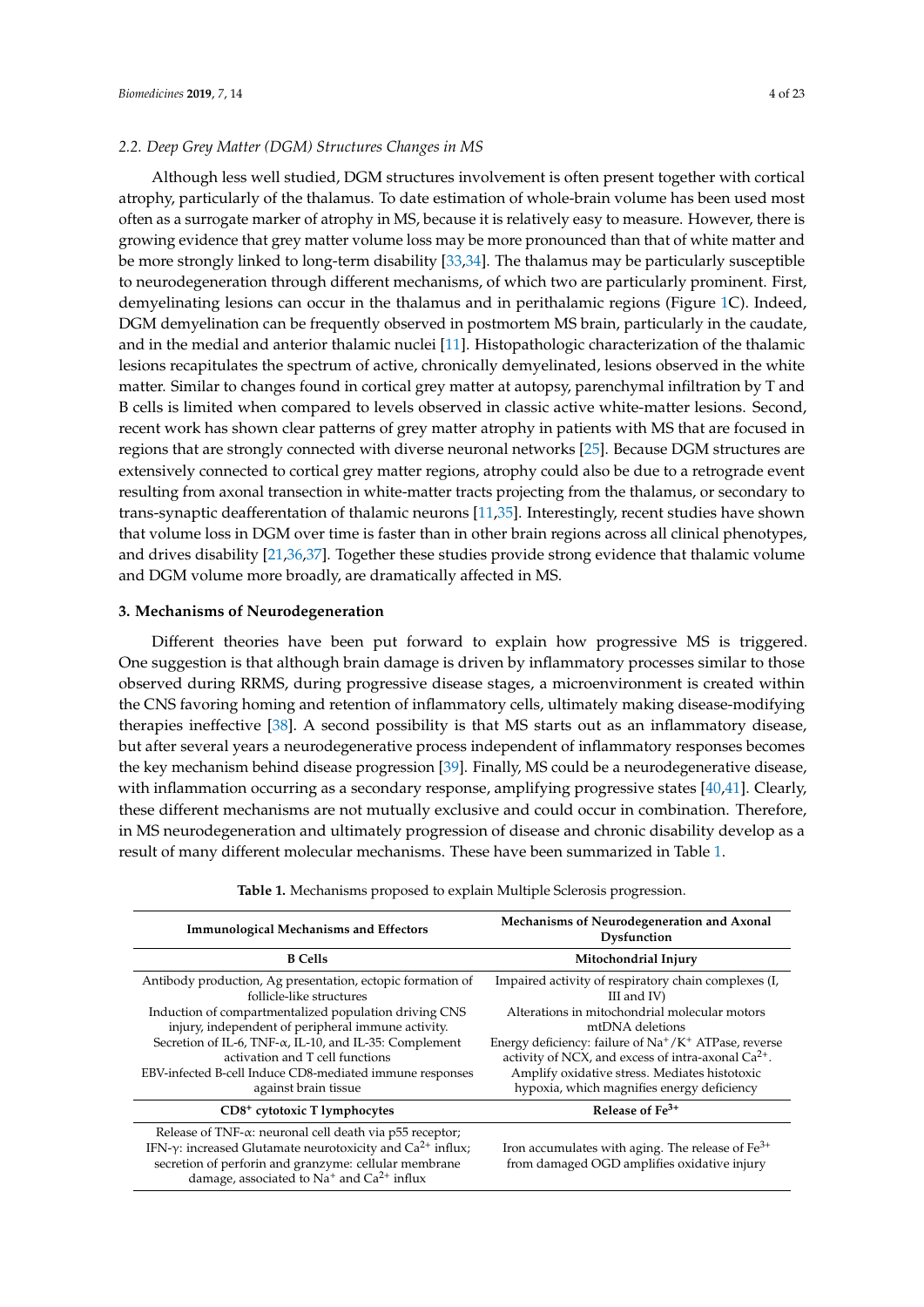<span id="page-4-0"></span>

| <b>Immunological Mechanisms and Effectors</b>                                                                                                                                                                                                                                                                                                                                                                                                                                                                                                                                                                                                                                                                                                                                                                                                                                    | Mechanisms of Neurodegeneration and Axonal<br>Dysfunction                                                                                                                                                                                                                                                                                                                                                                                        |
|----------------------------------------------------------------------------------------------------------------------------------------------------------------------------------------------------------------------------------------------------------------------------------------------------------------------------------------------------------------------------------------------------------------------------------------------------------------------------------------------------------------------------------------------------------------------------------------------------------------------------------------------------------------------------------------------------------------------------------------------------------------------------------------------------------------------------------------------------------------------------------|--------------------------------------------------------------------------------------------------------------------------------------------------------------------------------------------------------------------------------------------------------------------------------------------------------------------------------------------------------------------------------------------------------------------------------------------------|
| Astrocytes*                                                                                                                                                                                                                                                                                                                                                                                                                                                                                                                                                                                                                                                                                                                                                                                                                                                                      | <b>Anomalous Distribution of Ion Channels</b>                                                                                                                                                                                                                                                                                                                                                                                                    |
| Secretion of pro-inflammatory cytokines (IL-1, IL-6, TNF- $\alpha$ ),<br>chemokines (CCL-2, CCL-5, IP-10, CXCL-12, IL-8) and BAFF.<br>Blood-brain-barrier breakthrough: action on endothelial cells<br>and tight junctions<br>Activation of microglia: secretion of CXCL-10/CXR3,<br>GM-CSF, M-CSF and TGF-β. Production of<br>Lactosylceramide: induces secretion of CCL2 and GM-CSF<br>Production of ROS, RNS, NO and ONOO-limited Glutamate<br>transporters, increasing Glutamate excitotoxicity<br>Reactive astrogliosis: inhibition of remyelination and axonal<br>regeneration by over-secretion of FGF-2, CSPGs and EPH.<br>Upregulation of purinergic receptors: increased<br>responsiveness to ATP, formation of membrane pores and<br>increased of Ca <sup>2+</sup> influx<br>Cellular senescence: low level of chronic inflammation,<br>altered $Ca^{2+}$ homeostasis | Redistribution of $Na^+$ channels (Na <sub>v</sub> , 1.2, 1.6 and 1.8)<br>along the denuded axon: increased energy demand.<br>Activation of VGCC, ASIC1 and TRPM4 contributes<br>to excess of intra-axonal $Ca^{2+}$<br>Glutamate excitotoxicity mediates massive influx of<br>$Ca^{2+}$ into neurons<br>Excess of intra-axonal $Ca^{2+}$ stimulates catabolic<br>enzyme systems: leading to proteolytic degradation<br>of cytoskeletal proteins |
| Microglia *                                                                                                                                                                                                                                                                                                                                                                                                                                                                                                                                                                                                                                                                                                                                                                                                                                                                      | Loss of Myelin-Derived Trophic Support and<br>Deficit in Axonal Transport                                                                                                                                                                                                                                                                                                                                                                        |
| Decreased expression of immunosuppressive factors:<br>fractalkine-CX3CR1, and CD200-CD200R. Secretion of<br>pro-inflammatory cytokines: IL-1, IL-6, TNF-α, IFN-γ. Ag<br>presentation of CD4+ T cells via Major Histocompatibility<br>Complex (MHC) Class II<br>Oxidative burst: production of ROS and RNS<br>Acquisition of aging phenotype: expression of AGE and<br><b>RAGE</b>                                                                                                                                                                                                                                                                                                                                                                                                                                                                                                | Alteration of a single myelin protein synthesis (PLP,<br>MGA, or CNP) can cause axonal dysfunction<br>Deficit in axonal transport can reduced expression of<br>kinesins (anterograde transport) and dyneins<br>(retrograde transport)                                                                                                                                                                                                            |

**Table 1.** *Cont.*

\* Only deleterious mechanisms are presented. Ag: antigen; AGE: Advanced glycation end products; ASIC1: acid-sensing ion channel; BAFF: B-cell-activating factor; CNP: 2'3' cyclic-nucleotide 3' phosphodiesterase; CNS: Central Nervous System; CSPGs: chondroitin sulphate proteoglycans; EBV: Epstein–Barr virus; EPH: ephrins; FGF-2: fibroblast growth factor 2; GM-CSF: granulocyte-macrophage-colony stimulating factor; MAG: myelin-associated glycoprotein; M-CSF: macrophage-colony stimulating factor; mtDNA: mitochondrial DNA; NCX: sodium calcium exchanger; NO: nitric oxide; OGD: oligodendrocytes; ONOO−: peroxynitrite; PLP: proteolipid-protein; RAGE: AGE receptor; RNS: reactive nitrogen species; ROS: reactive oxygen species; TRPM4: transient potential receptor melastatin 4; VGCC: Voltage-gated Ca<sup>2+</sup> channel.

#### **4. Inflammatory Events**

Evidence from animal models and immunological studies in MS patients suggests that peripheral immune response targeting the CNS drives the disease process during early phases, whereas immune reactions confined to the CNS dominate later phases of progression [\[42,](#page-16-6)[43\]](#page-16-7). The composition of the inflammatory infiltrate within the CNS results from the combination of peripheral immune cells influx, and resident cell activation, particularly of microglial cells, which can change their intrinsic "resting" state in response to prolonged inflammation. Among potential candidates driving inflammation during progressive MS, the role of B cells appears to be prominent. B-cell functions that could be of relevance in progressive MS include: antibody production, increased secretion of pro-inflammatory cytokines, deficient production of regulatory cytokines which impact complement activation and T cell function, as well as antigen presentation and ectopic formation of follicle-like structures [\[44](#page-16-8)[,45\]](#page-16-9). Ectopic follicle-like structures are pathological tissue formations resembling tertiary lymph nodes, found in the subarachnoid space of leptomeninges close to inflamed blood vessels (Figure [1D](#page-2-0)), and also present in other chronic inflammatory diseases [\[46,](#page-16-10)[47\]](#page-16-11). They can be induced by follicular T- helper cells cytokine networks acting as positive (i.e., IL-21, and IL-22) and negative (i.e., IL-27) regulators, as well by changes in the stromal networks in connective tissue [\[48](#page-16-12)[,49\]](#page-16-13). Composition of these pathologic structures is characterized by aggregates of T and B cells often showing T/B segregation, and development of high endothelial venules, and follicular dendritic cell networks [\[19](#page-15-3)[,46\]](#page-16-10). They are capable of sustaining in situ antibody diversification, isotype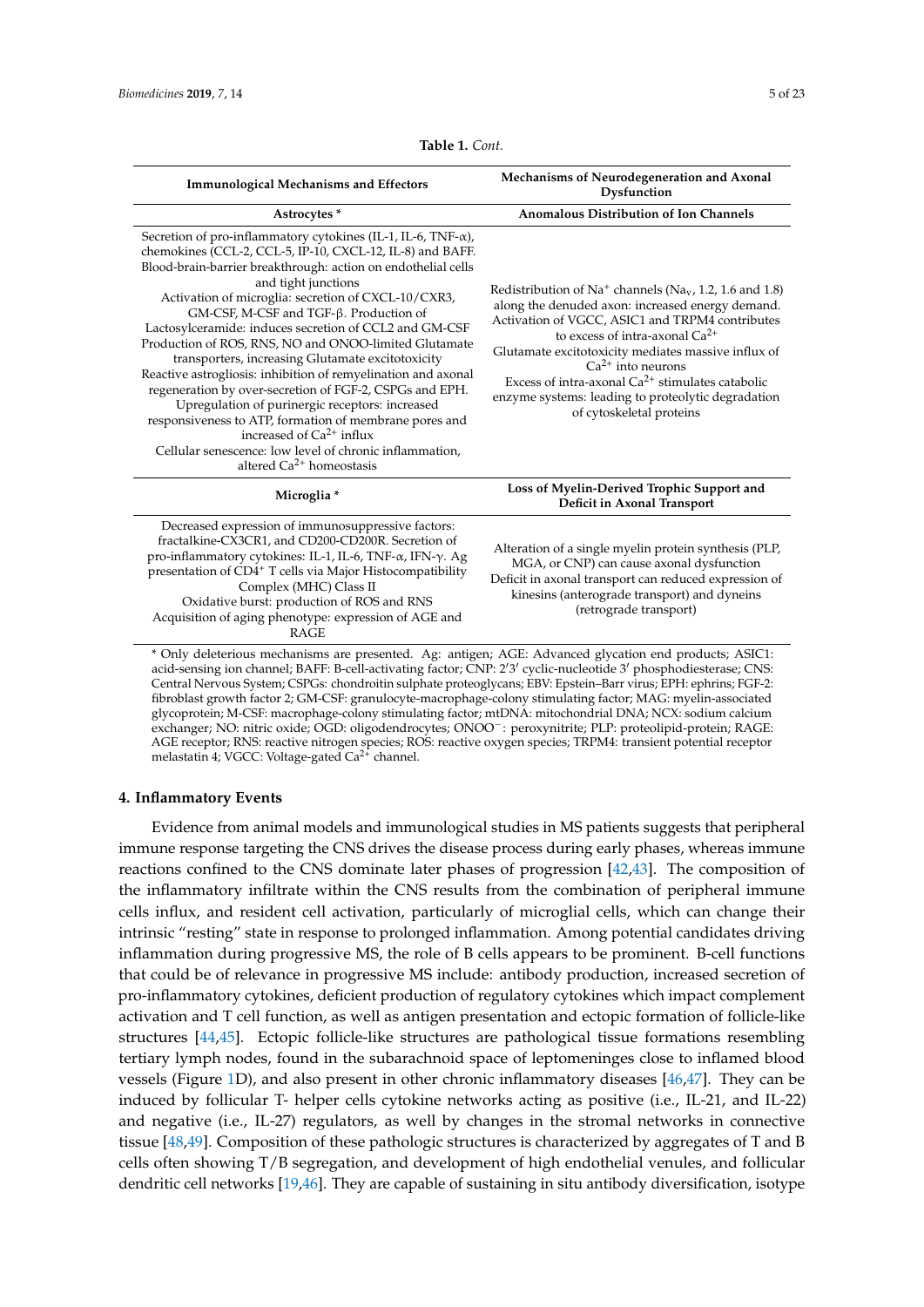switching, B-cell differentiation and oligoclonal expansion similar to ectopic germinal centers, which can also support the production of autoreactive plasma cells at the site of local inflammation [\[48\]](#page-16-12). These structures co-localize with grey matter lesions and parenchymal infiltrates [\[50\]](#page-16-14), and are present during different stages of development, ranging from simple T and B-cell clusters to highly organized follicles encapsulated by reticulin lining [\[51\]](#page-16-15). Once follicle-like develop, lymphoid chemokines CCL19, CCL21, CXCL12, and CXCL13 are critical for their perpetuation and function, controlling homing recruitment, maturation and antigenic selection of B cells [\[52\]](#page-16-16), which in turn sustain a high level of humoral response within the CNS independent of peripheral inflammation. This is of particular relevance during progressive MS, when the BBB is intact and contribution to disease activity from entry of peripheral immune cells into the brain is negligible. Antibodies against both myelin antigens and to non-myelin antigens such as neurofascin, neurofilaments and the glial potassium channel KIR 4. 1 has been shown to play an important role in axonal and neuronal damage through complement cascade activation [\[53–](#page-16-17)[55\]](#page-16-18). In progressive MS cortical demyelination, neurodegeneration and atrophy show positive correlation with diffuse inflammatory infiltrates and lymphoid-follicle structures in leptomeninges, indicating activation of these structures contribute to cortical pathology [\[2,](#page-14-1)[19](#page-15-3)[,23\]](#page-15-5). As in other chronic inflammatory diseases follicle-like structures occur in around 40% of SPMS cases [\[45](#page-16-9)[,56\]](#page-17-0), but are uncommon in PPMS cases. However, it is not known whether follicle-like structures are a typical feature of different disease subtypes from the beginning, or develop as a result of persistent tissue damage and antigen release [\[20](#page-15-19)[,49\]](#page-16-13). Notably, meningeal inflammation in SPMS is associated with damage of glial limitans, and a gradient of neuronal loss, which is greater in superficial cortical layers (I-III) nearer the pial surface than in inner cortical layers [\[23\]](#page-15-5). These findings suggest cytotoxic factors diffusing from the infiltrated meninges may play a major role in subpial cortical lesions development. Indeed, presence of follicle-like structures in patients with SPMS has been associated with a more severe clinical course, shorter disease duration and earlier death [\[28,](#page-15-10)[57,](#page-17-1)[58\]](#page-17-2). Despite this evidence, some studies have reported no substantial perivascular infiltration in pure intracortical lesions found postmortem in patients with longstanding progressive MS [\[8,](#page-14-7)[17\]](#page-15-1). These contradictory findings could be due to a reduced sample size, or to insufficient inflammatory activity in the tissue analyzed. Of note, questions remaining regarding neurodegenerative and immunological mechanisms underlying PPMS and SPMS pathology are different. In both cases diffuse meningeal inflammation and cortical neuronal pathology may be significant contributors to clinical progression, suggesting similar pathogenic mechanisms, irrespective of a prior relapsing–remitting course, or the presence of follicle-like structures [\[59\]](#page-17-3). Differences observed between both forms of the disease are more quantitative than qualitative in nature [\[60\]](#page-17-4). Because serological and epidemiological studies have found an association between B-lymphotropic Epstein–Barr virus (EBV) infection and MS [\[61\]](#page-17-5), it has been hypothesized that EBV infection of CNS- infiltrating B cells may drive MS pathology [\[62\]](#page-17-6). Analysis of postmortem brain tissue from MS patients with different forms of disease, have shown that accumulation of EBV-infected B cells/plasma cells in the meninges and perivascular compartment of white-matter lesions is common and that numbers of EBV-harboring cells correlates with the degree of brain inflammation. Absence of EBV in brain-infiltrating B cells in other inflammatory neurological diseases indicates that homing of EBV-infected B cells to the CNS is specific to MS and not a general phenomenon driven by inflammation [\[63\]](#page-17-7). Colonization of cortical lesions has been associated with EBV-encoded small nuclear mRNA (EBER) transcripts in B cells and plasma cells, predominantly expressed during the latent phase of viral infection. Expression of the latency proteins EBNA2 and LMP1, which provide proliferative and prosurvival signals to B cells, in active white-matter lesions and in the meninges in most MS cases, as well as the presence of foci of B-cell proliferation in the MS brain tissue, support a mechanism of EBV-driven B-cell expansion. Ectopic follicle-like structures contained numerous LMP1<sup>+</sup>, but no EBNA2<sup>+</sup> cells. Meanwhile lytic proteins BZLF1 and BERF1 were found restricted to plasma cells located in active cortical lesions, indicating these structures represent main sites of viral reactivation [\[63\]](#page-17-7). Because cells expressing EBNA2 and LMP1 are usually not found in blood, their presence in brain suggests complete disruption of EBV regulation [\[64\]](#page-17-8). However,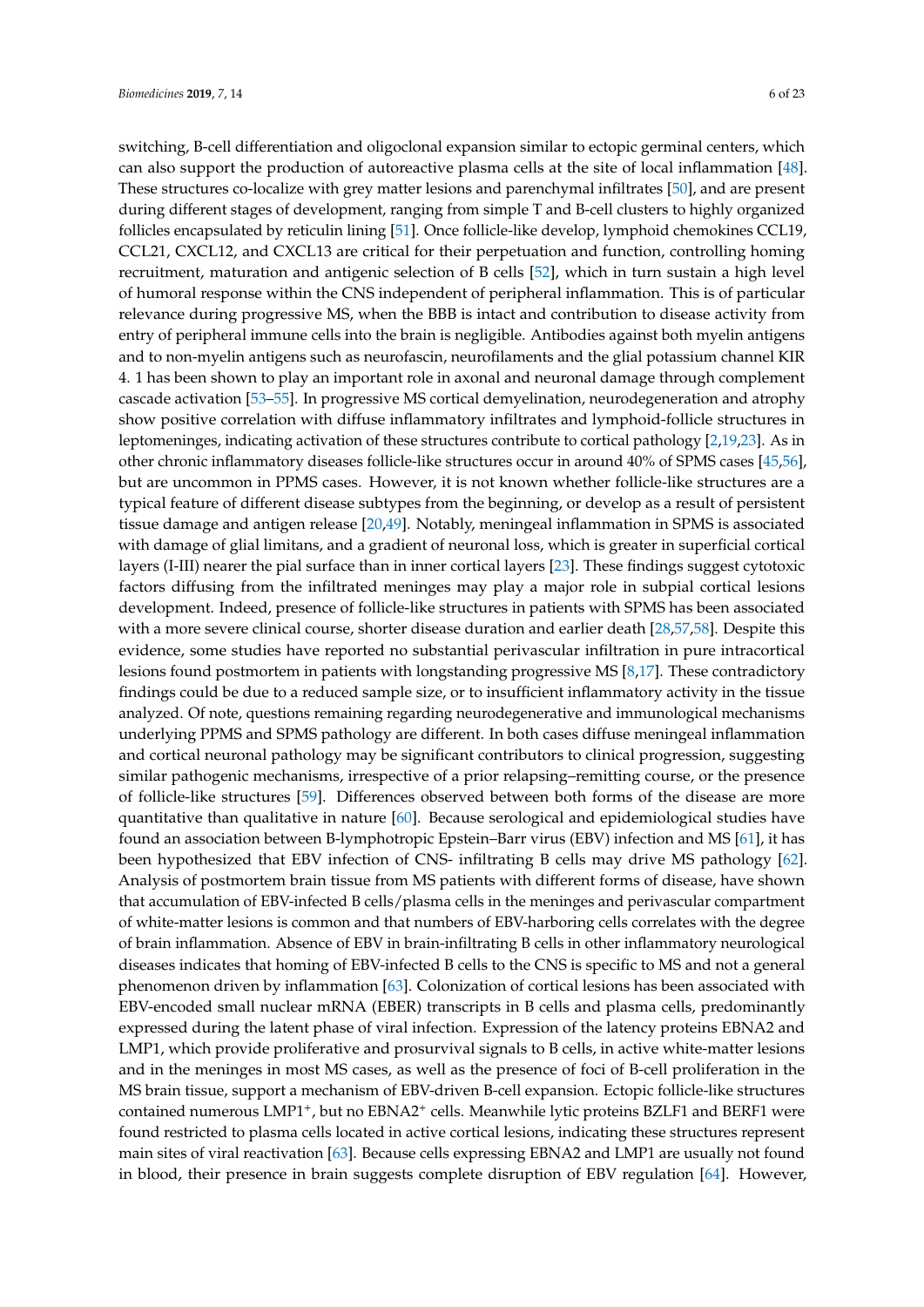other authors report absence of CNS EBV infection in MS [\[65\]](#page-17-9). Interestingly, early lytic EBV antigens elicited CD8-mediated immune responses, triggering strong cytotoxic effects in brain tissue [\[66\]](#page-17-10). Indeed, the most active cortical MS lesions are often crowded with CD8<sup>+</sup> T cells, and contain few B cells o plasma cells, suggesting cortical inflammation correlate with reduction in both B and plasma cell numbers [\[67\]](#page-17-11). These observations suggest that EBV reactivation combined with a strong cytotoxic antiviral response mediated by CD8<sup>+</sup> T cells may drive acute inflammation in both white and grey matter, as well as within the meningeal compartment.  $CD8^+$  T cells can also recognize specific antigens present on oligodendrocytes, neurons or axons. Once activated, they may be partly responsible for demyelination or axonal/neuronal damage in MS [\[68](#page-17-12)[–70\]](#page-17-13). Most CD8<sup>+</sup> T lymphocytes recovered from MS lesions belonged to a few clones [\[71\]](#page-17-14). Samples obtained from patients studied longitudinally have shown that certain CD8<sup>+</sup> T cell clones found in MS patients may persisted over many years in CSF and/or CNS tissue [\[5,](#page-14-4)[72\]](#page-17-15). In sharp contrast, the repertoire of CD4<sup>+</sup> T cells recovered from the CNS in MS patients is heterogeneous [\[5](#page-14-4)[,71](#page-17-14)[,72\]](#page-17-15). Overall, these findings reinforce the concept that CD8<sup>+</sup> T lymphocytes present in the CNS of MS patients are not just bystander cells but are engaged in active immune responses [\[73\]](#page-17-16). Axonal damage in white-matter lesions correlates with the number of both CD8<sup>+</sup> T cells [\[74\]](#page-18-0) and of activated microglia/macrophages [\[75\]](#page-18-1) and resident CNS cells which show intense MHC I expression in all types of inflammatory lesions [\[76\]](#page-18-2). These observations collectively suggest that in white-matter lesions,  $CDS^+$  T cells contribute as effector cells causing oligodendrocyte as well as axonal damage. However, there is still controversy over the underlying mechanisms, through which cytotoxic CD8<sup>+</sup> T lymphocytes harm axons and neurons in MS. Cytotoxic CD8<sup>+</sup> T lymphocytes release cytokines, such as IFN- $\gamma$ , and TNF- $\alpha$ , as well as perforin, and granzymes A and B [\[70](#page-17-13)[,77](#page-18-3)[,78\]](#page-18-4). IFN-γ for instance, can increase glutamate neurotoxicity and  $Ca<sup>2+</sup>$  influx into neurons through modulation of the IFN-γ/AMPA Glutamate receptor complex [\[78\]](#page-18-4). TNF-α on the other hand triggers cell death via the p55 receptor present on neurons [\[79\]](#page-18-5). Perforin and granzymes directly damage the cell membrane, causing  $Na^+$  and  $Ca^{2+}$  influx, ultimately leading to energy breakdown and consequent activation of lytic cell enzymes (see below). Granzymes disrupted calcium homeostasis by increasing resting levels, and enhancing IP3-mediated endoplasmic reticulum calcium release. Elevated concentrations of  $Ca^{2+}$  are sufficient to activate calcium-dependent death effectors, including caspases [\[80\]](#page-18-6). Although perforin did enhance GrB-mediated neurotoxicity, recombinant GrB can itself induce neurotoxicity, independently of perforin [\[80\]](#page-18-6). Likewise, interactions between Fas antigen on CD8<sup>+</sup> cytotoxic T lymphocytes and Fas ligand on neurons triggers Ca<sup>2+</sup> release from intracellular storage sites resulting in additional activation of the intracellular caspase cascade causing further axonal/neuronal damage [\[81\]](#page-18-7).

The role of cytotoxic CD4<sup>+</sup> T cells in progressive MS has not always been highlighted. However, recent studies demonstrated an increase of this T cell population in late/chronic Experimental Autoimmune Encephalomyelits (EAE) lesions as compared with acute lesions. Moreover, proportions of cytotoxic CD4<sup>+</sup> T cells were further enriched in the CSF from SPMS patients as compared with corresponding blood samples [\[82\]](#page-18-8). These cells arise from repeated antigenic stimulation, after which they lose the co-stimulatory molecule CD28, presenting a cytotoxic phenotype, comparable with NK and CD8<sup>+</sup> T cells [\[83\]](#page-18-9). In addition, CD4+CD28- T cells lose their sensitivity to apoptosis induction [\[84\]](#page-18-10), and are resistant to the suppressive actions of regulatory T cells [\[85\]](#page-18-11). Expansion of  $CD4^+CD28^-$  T cells is associated with several autoimmune and chronic inflammatory conditions, including MS [\[86,](#page-18-12)[87\]](#page-18-13), whereas in healthy individuals they are almost undetectable [\[88\]](#page-18-14). They have been identified not just in the circulation of patients with chronic inflammatory diseases, but also in target tissues. In MS CD4<sup>+</sup>CD28<sup>-</sup> T cells are capable of migrating to the CNS mainly through the fractalkine  $(CX_3CL1-CX_3CR1)$  system. It comes as no surprise that patients who have high numbers of these cells have more severe disease and poor prognosis. Indeed, recently baseline percentage of CD4+CD28<sup>-</sup> T cells was associated with multimodal evoked potential (EP), indicating a link between these cells and disease severity. In addition, the baseline  $CD4 + CD28$ <sup>-</sup> T cells percentage had a prognostic value since it was associated with EP after 3 years and with EP and Expanded Disability Status Scale (EDSS) after 5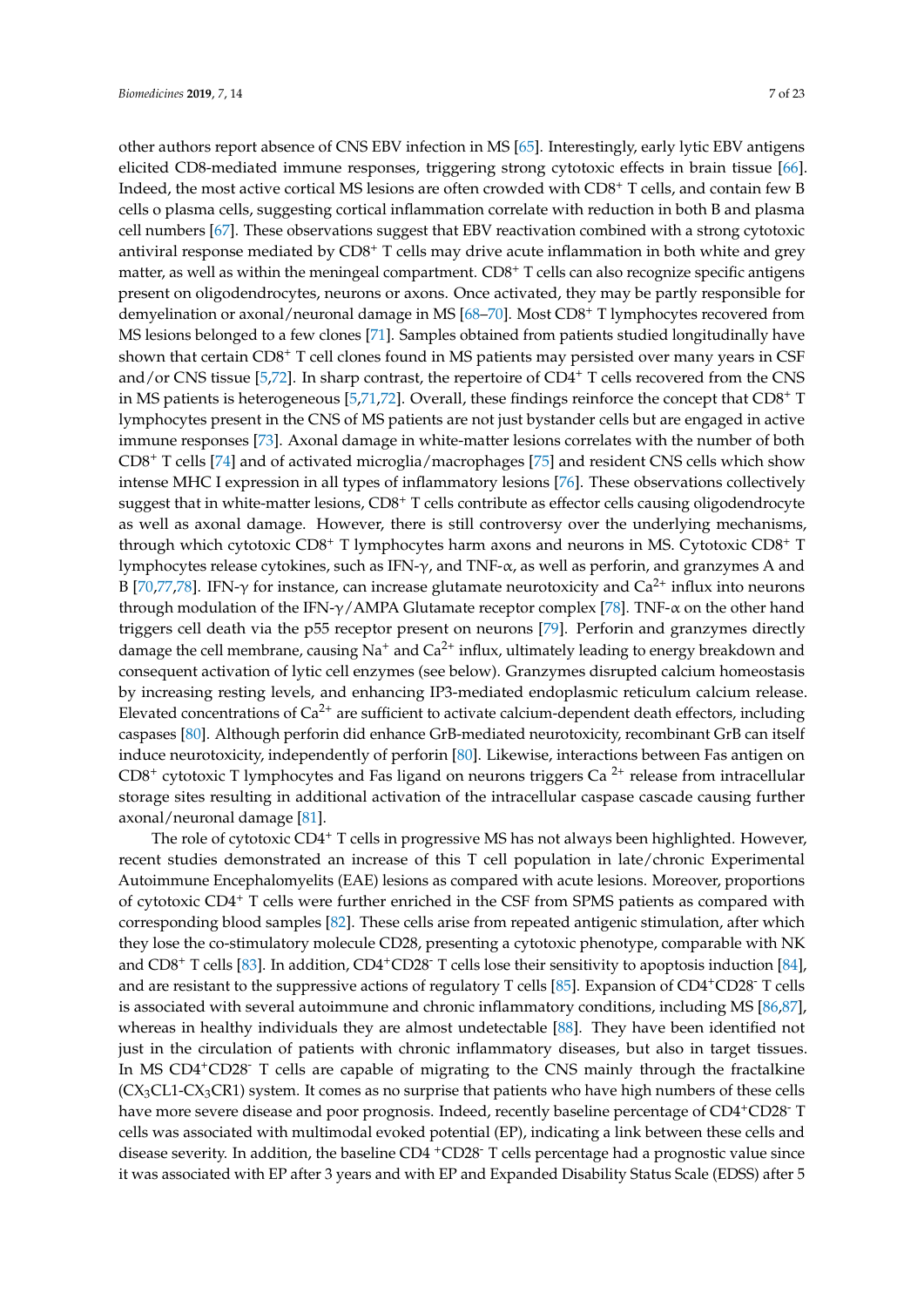years [\[89\]](#page-18-15). Notably, in patients with chronic inflammatory disorders it has been shown that CD4+CD28- T cells have oligoclonal antigen receptors [\[90\]](#page-18-16), produce high levels of inflammatory cytokines such as IFN-γ, and GM-CSF, and express cytotoxic molecules (e.g., NKG2D, perforin and Granzyme B), features similar to innate-like T cells, which together could lead to neuronal and axonal loss similar as described by CD8<sup>+</sup> T cell [\[68](#page-17-12)[,83\]](#page-18-9). It remains unclear to date which are the antigens or cues that trigger and/or drive the expansion of CD4<sup>+</sup>CD28<sup>-</sup> T cells and what stage they acquire cytotoxic activity that contributes to tissue damage and consequent disease progression in MS.

Active demyelination and neurodegeneration have also been linked to microglial activation in early lesions [\[91\]](#page-18-17). While in the surveillance state, microglia monitor brain parenchyma detecting danger signals. This state seems to be maintained through a number of interactions with neurons. For example, interactions have been described between CD200-CD200R, CD47-CD172a, and fractalkine-CX3CR1 interactions. As a consequence of brain injury or disease these interactions are lost and resident microglia change their phenotype developing an "activated" state. This change can be induced through several mechanisms including: production of pro-inflammatory cytokines released by Th1 or Th17 T cells, presence of microbial pathogens (PAMPs) recognized by Toll-like receptors (TLRs) or leucine-rich repeat containing receptors (NLRs), release of intracellular components from necrotic or apoptotic cells, as well as presence of heat shock proteins, misfolded proteins (DAMPs) or components of the complement cascade [\[92\]](#page-18-18). Microglial activation is not restricted to lesions, but is also diffusely present in normal appearing white and grey matter [\[13\]](#page-14-10). In normal appearing white matter (NAWM) for example clustering of activated microglia, so-called microglial nodules, are abundant in areas adjacent to plaques, particularly in patients with progressive MS [\[93\]](#page-18-19). Notably, microglia nodules have been associated with damaged axons expressing amyloid precursor protein (APP) accumulation, and changes in neurofilament phosphorylation in the periplaque white matter. Furthermore, direct spatial association has been observed between microglial nodules and axons undergoing Wallerian degeneration [\[94\]](#page-18-20). These findings indicate microglial activation is associated with signs of neuronal damage and tissue atrophy strongly suggesting microglial cells contribute to CNS damage in progressive MS.

Damage induced by microglial cells in MS is mediated through different mechanisms (Figure [2A](#page-8-0)), including secretion of pro-inflammatory cytokines such as IL-1, IL-6, TNF- $\alpha$ , and IFN- $\gamma$ , phagocytic activity and presentation of antigens to  $CD4^+$  T cells via MHC Class II molecules [\[95,](#page-18-21)[96\]](#page-19-0). Pro-inflammatory cytokines can also induce mitochondrial injury both in neurons and glial cells. In addition, reactive oxygen and nitrogen species (ROS/RNS), produced by microglial cells, cause direct damage to neuron through loss of cytochrome C oxidase (COX1), as well as mitochondrial respiratory chain complex IV activity, leading to mitochondrial dysfunction (see below) [\[97\]](#page-19-1). Importantly, release of  $Fe<sup>2+</sup>$  into the extracellular space from injured oligodendrocytes may amplify oxidative damage by generating highly toxic hydroxyl (OH) radicals, from  $H_2O_2$ . Fe<sup>2+</sup> uptake by activated microglia determines their fragmentation and degeneration, leading to a second wave of  $Fe^{2+}$  release, which can increase susceptibility of surrounding tissues to free radicals-driven axonal and neuronal destruction [\[98\]](#page-19-2).

Interestingly, cortical demyelinated lesions lack inflammatory lymphocyte or macrophage infiltrates in progressive MS and does not show complement deposition. The majority of phagocytic cells are ramified microglia in close apposition to neurites and neuronal cell bodies [\[8\]](#page-14-7). Activated microglia also possesses a puzzling array of neuroprotective functions, including debris phagocytosis and clearance, growth factors production and neuronal-circuit shaping [\[95\]](#page-18-21). Distinguish neuroprotective from pro-inflammatory phenotypes remains a challenge when interpreting microglial function.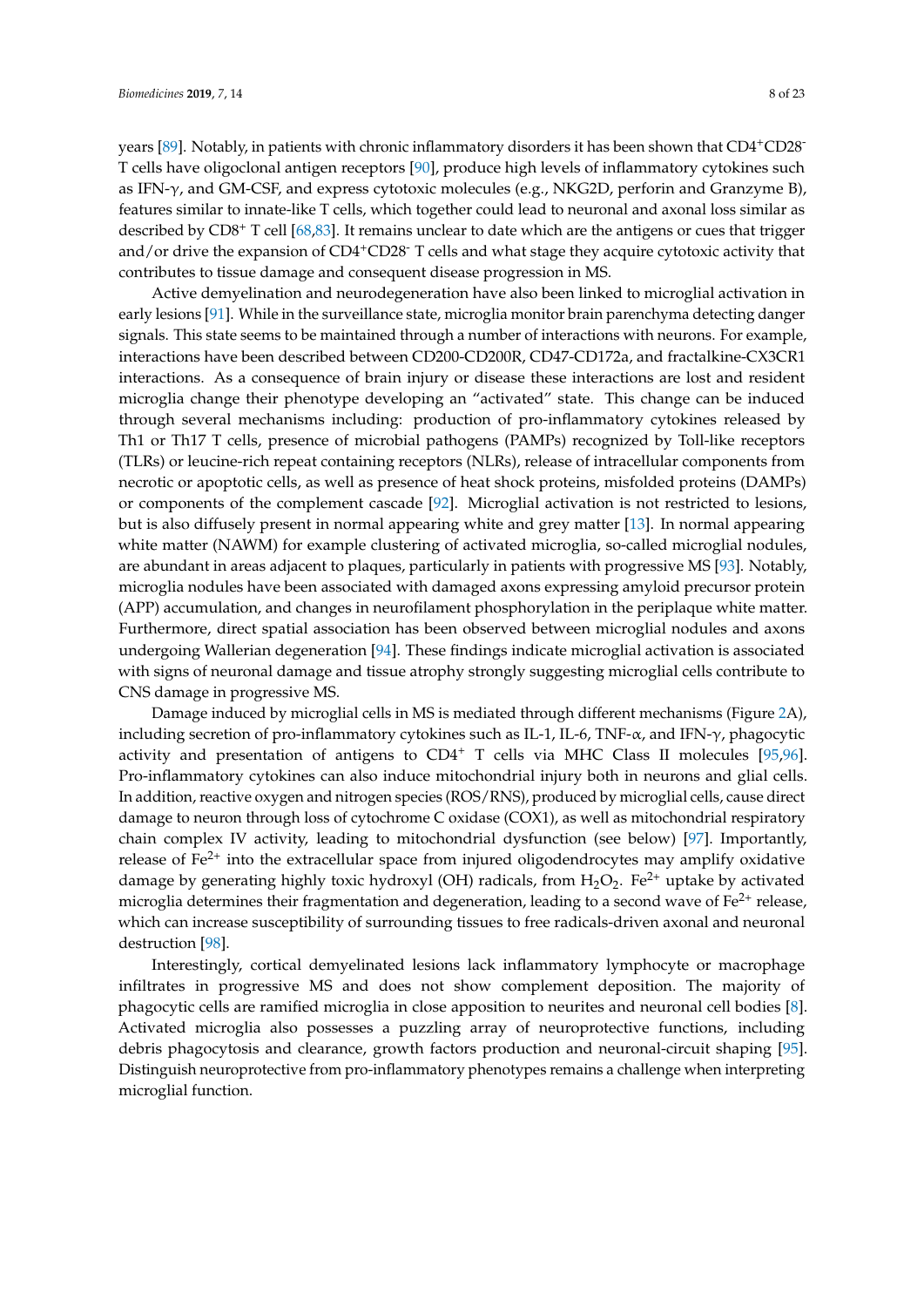<span id="page-8-0"></span>

**Figure 2.** Possible mechanisms involved in MS progression. (**A**) In progressive MS the inflammatory **Figure 2.** Possible mechanisms involved in MS progression. (**A**) In progressive MS the inflammatory phenomena eventually leading to axonal degeneration and loss are compartmentalized within the phenomena eventually leading to axonal degeneration and loss are compartmentalized within the CNS. Cellular components are represented by cells that come from the periphery (T and B lymphocytes), as well as by resident CNS cells (microglia cells and astrocytes). B cells can form ectopic follicle-like structures resembling tertiary lymph nodes, producing antibodies against myelin and non-myelin non-myelin antigens, shown to play an important role in axonal and neuronal damage through cascade activation. In turn, CD8<sup>+</sup> lymphocytes can recognize specific axonal antigens and produce tissue damage through secretion of perforin or granzymes A and B. Autoreactive CD4<sup>+</sup> Th1 and Th17 lymphocytes can activate microglial cells, which in turn produce pro-inflammatory cytokines (IL-1, The 17 and The Third The Third Theorem is the Third Theorem in turn produce pro-inflammatory by tonalize (12 A<br>IL-6, TNF-α) or oxygen or nitrogen free radicals (ROS/RNS) causing axonal damage and neuronal loss cytokines (IL-1, IL-6, TNF-α) or oxygen or nitrogen free radicals (ROS/RNS) causing axonal damage through a bystander mechanism. (**B**) Following demyelination, energy requirements increase due to disruption of paranodal myelin loops. Reduction in neuronal ATP production may lead to failure of the matrix increase to paranodal my electron paramodal myelinear and at production in neuronal Reduction in Na+/K+ pump failure, generating a sustained sodium current, which drives reverse sodium/calcium exchange and accumulation of intra-axonal calcium. This, in turn activates degradative enzymes, including proteases, phospholipases, and calpains, resulting in further neuronal and/or axonal damage antigens, shown to play an important role in axonal and neuronal damage through complement as well as impaired ATP production. (**C**) Axonal damage could be cause by poor trophic support. Oligodendrocytes capture glucose from circulation, breaking it down glucose to form pyruvate or lactate, which can enter axons, and be imported by mitochondria for ATP synthesis. An alternative source of energy for axons comes from glycogen stored in astrocytes, which can be transformed into glucose and later into pyruvate or lactate, depending on oxygen availability. (**D**) Several mechanisms cause surveillance microglia activation including Th1 or Th17 T cells; presence of microbial pathogens (PAMPs) recognized by Toll-like receptors (TLRs) or leucin-rich repeat containing receptors (NLRs); release of intracellular components from necrotic or apoptotic cells; presence of heat shock proteins, misfolded proteins (DAMPs), or components of the complement cascade. Once activated they in induce activation and proliferation of astrocytes, leading to astrogliosis.

As previously mentioned, postmortem tissue studies have shown increased microglial numbers and increased activation are associated with variable degrees of axonal/neuritic injury, demyelination, and neuronal loss in cortical grey matter during progressive stages of MS. However, it is as yet unclear how early during the course of MS these degenerative events begin. Future longitudinal in vivo studies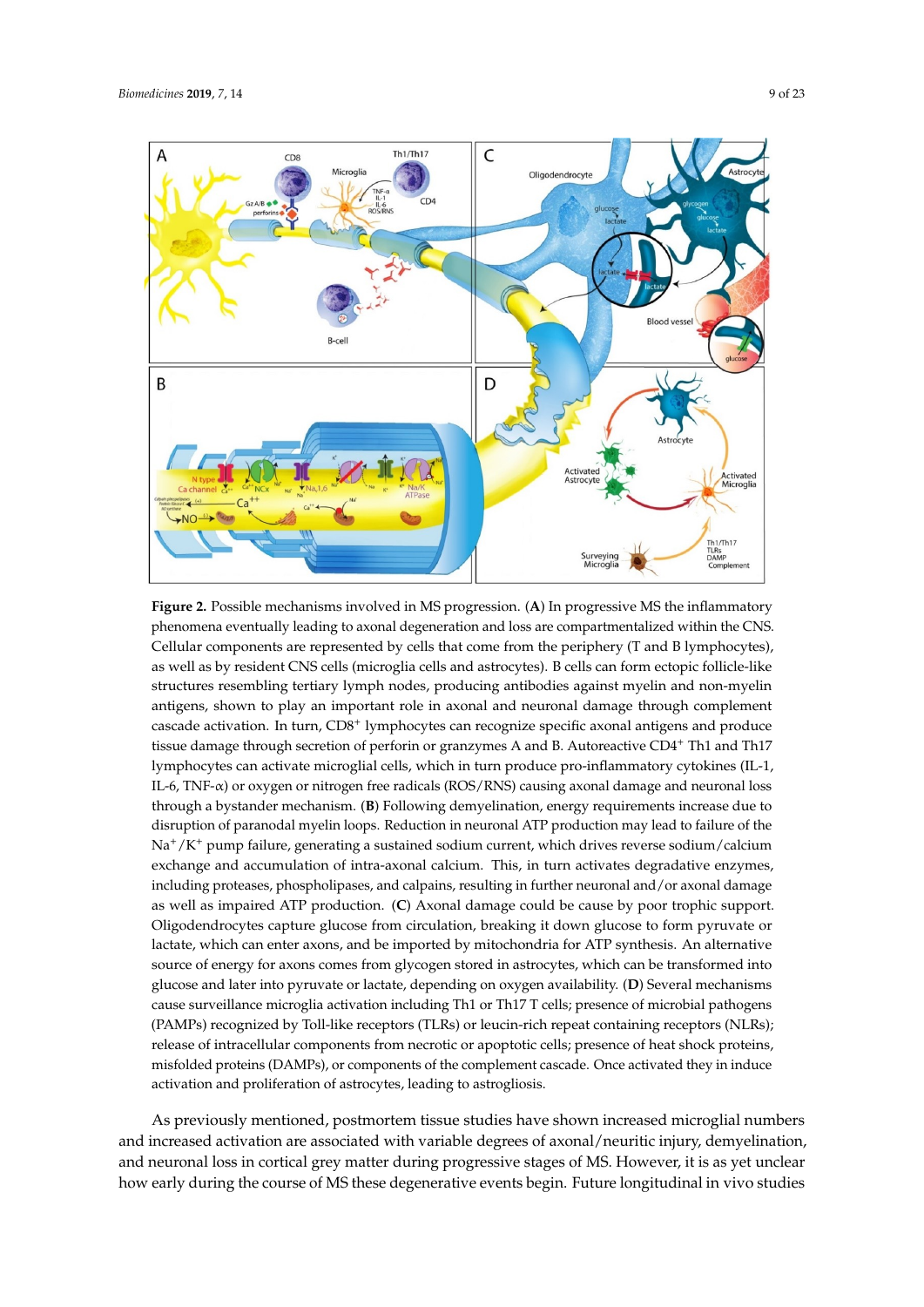linking microglial activation to local cortical atrophy or dysfunction levels as well as to progression of disability in individual subjects should help to improve our understanding of the consequences of cortical pathology at different disease stages. In this context, in vivo positron emission tomography (PET) images of microglia, could clarify the role of activated microglia in MS-related neurodegeneration. Use of a selective translocator protein (TSPO) radioligand 11C-PK11195 allows detection of activated microglia on PET. TSPO is a protein, expressed on the outer mitochondrial membrane of microglial cells, at low levels in the healthy CNS, but up-regulated upon microglial activation [\[99\]](#page-19-3) making TSPO a sensitive "real-time" marker of activation [\[100,](#page-19-4)[101\]](#page-19-5). In non-neoplastic injury to CNS without BBB damage, microglial are the main cell population expressing TSPO. However, blood-derived macrophages, reactive astrocytes, and endothelial cells in the vasculature express TSPO [\[100,](#page-19-4)[102\]](#page-19-6). Imaging studies in MS patients using the TSPO radioligand 11C-PK11195 have shown microglial cells activation occurs early on and appears to be linked to disability and brain atrophy [\[103\]](#page-19-7). In the NAWM of SPMS patients TSPO binding is significantly increased compared to age-matched healthy controls [\[102](#page-19-6)[,104\]](#page-19-8). PET imaging can also be used to differentiate active from inactive chronic lesions. Slowly expanding chronic active lesions are thought to contribute to MS progression. Detection of plaque kinetics in vivo will likely provide new information on underlying pathology driving progression [\[105\]](#page-19-9).

As in other neurodegenerative disorders, expansion and activation of microglia is the primary mechanism behind astrocytosis (Figure [2D](#page-8-0)). Although astrocytes survive oxidative stress induced by inflammation and ROS/RNS, they still shown signs of injury, mainly reflected by changes in cell morphology and molecular expression [\[106\]](#page-19-10). Scar tissue is composed primarily of astrocytes, however in severe lesions, interaction with other cell types including oligodendrocyte progenitor cells, and fibromeningeal cells also occurs [\[107\]](#page-19-11). Several specific molecular and morphologic features have been observed in astrocytes during reactive astrogliosis both in human pathology and animal models [\[108\]](#page-19-12), of which upregulation of Glial fibrillary acidic protein (GFAP), vimentin, nestin, and the less investigated synemin are hallmarks. Glial scars are evident in tissue from MS patients and mice with EAE and surround areas of demyelination [\[109\]](#page-19-13). The purpose of scar formation would appear to be isolation of damaged CNS areas, to prevent spread of tissue destruction. However, glial scar rigidity results in inhibition of both remyelination and axonal regeneration, both negative effects mediated through different mechanisms. Over-secretion of FGF-2 by astrocytes may be detrimental for remyelination, which in turn promotes oliogodendrocytes precursor cells (OPC) proliferation and survival, but prevents maturation [\[110\]](#page-19-14). Another molecule that appears to play an important role in preventing OPC maturation is the glycosaminoglycan hyaluronan, which is found throughout the extracellular matrix and CNS white matter [\[111\]](#page-19-15). Oligodendrocytes that co-localize with hyaluronan express an immature phenotype, and in vitro treatment of oligodendrocytes precursor cells with hyaluronan in vitro prevents maturation [\[112\]](#page-19-16). In addition, astrocytes in injured areas release inhibitory extracellular matrix molecules known as chondroitin sulphate proteoglycans (CSPGs) which can severely in injured areas, affect both cytoskeleton and membrane components of growth cone architecture [\[113\]](#page-19-17). CSPGs are a family of molecules characterized by a protein core to which highly sulphated glycosaminoglycan (GAG) chains are attached. Neurocan (secreted) and brevican (cell bound) are the major proteoglycans produced by astrocytes in vitro and both have been shown to inhibit axon growth, following CNS damage [\[114\]](#page-19-18). There is clear evidence that CSPGs are produced in excess by astrocytes when they become reactive and that CSPGs inhibitory activity depends on GAG content, as removal of GAG chains from the protein core suppresses CSPG- mediated inhibition [\[114\]](#page-19-18). Aside from CSPGs, other less studied inhibitory molecules expressed by astrocytes can suppress axonal growth. Ephrins (EPH) and their receptors for example are secreted by normal astrocytes and increased in MS lesions, inducing axonal growth cone collapse through activation of axon-bound EPH tyrosine-receptor kinase [\[115\]](#page-20-0).

Likewise, astrocytes as part of the immune system could contribute to disease progression through several mechanisms. First, they can directly affect cell entry to the CNS, via de the BBB,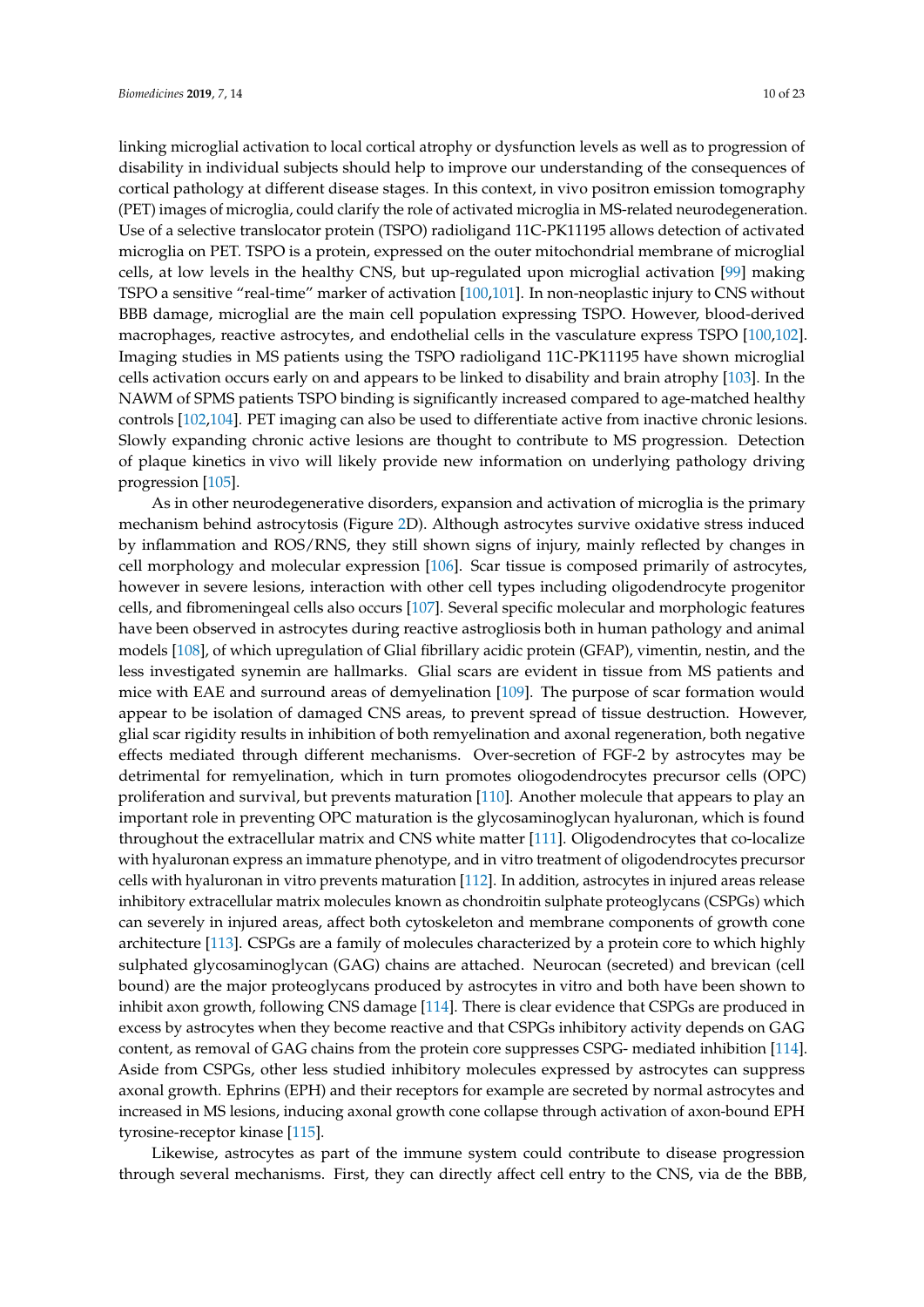by regulating expression of adhesion molecules, particularly vascular adhesion-molecule-1 (VCAM-1), and intercellular adhesion-molecule-1 (ICAM-1), that bind to lymphocyte receptors very late antigen-4 (VLA4), and lymphocyte function-associated antigen-1 (LFA-1), respectively [\[116](#page-20-1)[,117\]](#page-20-2). Second, astrocytes secrete different chemokines such as CCL-2 (MCP-1), CCL5 (RANTES), IP-10 (CXCL10), CXCL12 (SDF-1) and IL-8 (CXCL8), which attract both peripheral immune cells (e.g., T cells, monocytes, and DCs), as well as resident CNS cells (microglia) to lesion sites [\[118\]](#page-20-3). In addition, astrocytes can secrete GM-CSF, M-CSF or TGF-β, which can regulate MHC Class II molecule expression by microglia and even their phagocytosis [\[119\]](#page-20-4). This could represent the primary mechanism through which astrocytes perpetuate immune-mediated demyelination and neurodegeneration. Recent investigations have demonstrated that in chronic phases of EAE, astrocyte depletion ameliorates disease severity. This deleterious effect of astrocytes on EAE is mediated by preferential expression of 4-galactosyltransferase 5 and 6 (B4GALT5 and B4GALT6) [\[120\]](#page-20-5). Notably, B4GALT6 is also expressed by reactive astrocytes in human MS lesions. These enzymes synthesize the signaling molecule lactosylceramide (LacCer), the CNS expression of which is significantly increased during progressive phases of EAE. LacCer promotes astrocyte activation in an autocrine manner [\[120](#page-20-5)[,121\]](#page-20-6), inducing GM-CSF and CCL2 genes, activating microglia and causing infiltration of monocytes from blood, respectively. Remarkably, inhibition or knockout of B4GALT6 in mice suppresses disease progression, local CNS innate immunity and neurodegeneration in EAE, and interferes with human astrocyte activation in vitro [\[120\]](#page-20-5).

Third, B-cell-activating factor (BAFF), critical for both B-cell development and survival, as well as for immunoglobulin production, is constitutively expressed by astrocytes in normal CNS. BAFF expression in astrocytes is up-regulated in MS lesions and in EAE affected mice, suggesting astrocytes may contribute to drive B-cell-dependent autoimmunity [\[122\]](#page-20-7), an important mechanism in disease progression as described above. Finally, an important function of innate immune cells is to act as antigen-presenting cells. However, although astrocytes express MHC Class I and Class II molecules in vitro capable of presenting myelin antigens, their ability to also express co-stimulatory molecules including CD40, CD80, and CD86 challenges this function, making their final effect unclear [\[123\]](#page-20-8). Nor is it clear to what degree astrocytes can perform phagocytosis, or process and present antigens, particularly under physiological conditions in vivo [\[124\]](#page-20-9).

In addition to being part of the immune system, astrocytes contribute to MS progression through production of cytotoxic factors. In rodents, astrocytes stimulated with IL-17 or IFN-γ induce nitric oxide synthase (iNOS) [\[125\]](#page-20-10). Likewise, IL-1 as well as combined treatment with TGF-β plus IFN-γ increases the percentage of astrocyte secreted nitric oxide (NO), which is one of the most prominent damage-inducing molecules in neurodegeneration [\[126,](#page-20-11)[127\]](#page-20-12). Simultaneously, NO stimulates glutamate release from astrocytes which further increase excitotoxicity [\[128\]](#page-20-13). Remarkably, the predominant contribution of NO to excitotoxicity depends on increased superoxide ion  $O_2$ <sup>-</sup> production, which reacts with NO forming peroxynitrite (ONOO−) resulting in neuronal necrosis or apoptosis, depending on its concentration [\[129\]](#page-20-14). Furthermore, ONOO<sup>−</sup> inactivates glutamate transporters in astrocytes, directly damaging myelin, oligodendrocytes, and axons [\[130\]](#page-20-15). Decreased uptake of glutamate by astrocyte transporters could also contribute to abnormal levels of extracellular glutamate, which are directly toxic to oligodendrocytes, axons and neurons [\[131\]](#page-20-16). Excitotoxicity is caused mainly by sustained activation of glutamate receptors and massive subsequent influx of  $Ca^{2+}$  into viable neurons, which in turn results in changes in microtubules and neurofilament phosphorylation, ultimately leading to axon cytoskeleton breakdown (see below) [\[132\]](#page-20-17).

It is important to note astrocytes have a dual role, not only aiding axonal degeneration, but also creating a permissive environment promoting remyelination [\[133\]](#page-20-18). The actual impact of astrocytes on pathogenesis and repair of inflammation therefore, will be dependent on a number of factors, including timing after injury, type of lesion and surrounding microenvironment, as well as interaction with other cell types and factors influencing their activation [\[134\]](#page-20-19).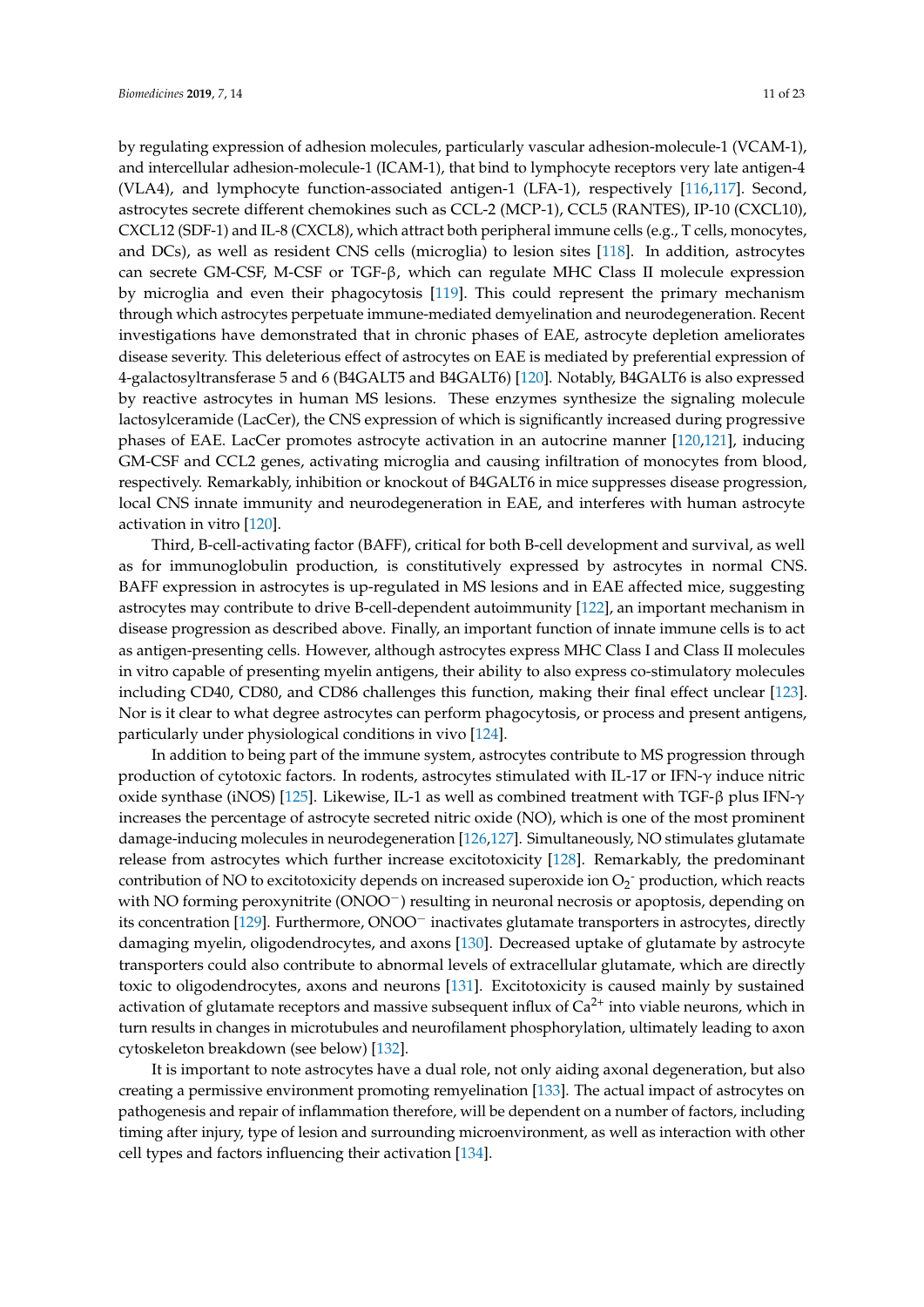## **5. Redistribution of Ion Channels and Axonal Damage**

Because pathology findings and number of transected axons correlate with degree of inflammation in MS [\[7](#page-14-6)[,135\]](#page-20-20), great interest has been focused on neurotoxic products release by the innate immune system, in particular, ROS, RNS, and NO produced by macrophages, microglia, and astrocytes both in MS and EAE [\[136\]](#page-20-21). Mitochondria and mitochondrial DNA (mtDNA) are highly susceptible to oxidative injury. ROS and RNS generate mitochondrial enzymes deficit which can be either reversible or irreversible. In MS highly active lesions show diffuse mitochondrial damage, making energy failure the main mechanisms behind functional and structural loss [\[137\]](#page-20-22). During progressive MS mitochondrial injury emerges in grey matter, and neuronal cell bodies in deeper layers of the cortex show both impaired mitochondrial activity in the respiratory chain complexes as well as alterations in motor proteins responsible for mitochondria movement from the cell body to axons [\[96,](#page-19-0)[138\]](#page-21-0). Axonal transport is essential for neuronal health, and has been implicated in different neurodegenerative conditions. Mitochondria, like other membranous organelles are transported along the axon by two major families of microtubule-based molecular motors, the kinesin family which mediates anterograde transport away from the cell body toward the axon terminal, and cytoplasmic dynein which drives retrograde transport from the distal axon toward the cell body [\[139\]](#page-21-1). Notably, in non-demyelinated cortex in progressive MS patients mitochondrial transport deficits, associated with kinesin decrease, preceded structural axons alterations, and morphological changes in mitochondria [\[140,](#page-21-2)[141\]](#page-21-3). Additionally, progressive MS neurons in deeper cortical layers present mitochondrias with mtDNA deletions, indicative of an accelerated aging phenotype [\[138\]](#page-21-0). Consequences of mitochondrial abnormalities in neuronal cell bodies and axons are two-fold. First, mitochondrial dysfunction results in energy deficiency, which in mild forms will induce functional disturbances, in the absence of structural damage. However, when injury surpasses a certain threshold, energy deficiency will lead to axonal degeneration and cell death [\[142\]](#page-21-4). Once a neuronal system has lost it reserves capacity, it is less capable of spontaneous recovery and hence less prone to functional improvement. Second, mitochondrial injury may amplify oxidative stress through release of oxygen radicals, generated as a result of impaired respiratory chain function, establishing a vicious cycle of tissue destruction [\[143\]](#page-21-5). Following demyelination, redistribution of certain isoforms of Na<sup>+</sup> channels (Na<sub>v</sub> 1.1 and Na<sub>v</sub> 1.6) along the unmyelinated segment ensues, resulting in increased sodium influx. Early redistribution of Na<sup>+</sup> channels along denuded axons in white matter of MS plaques and EAE may allow continuation of action potentials in the context of MS recovery of clinical function  $[144,145]$  $[144,145]$ . Interestingly, Na<sub>v</sub> 1.6, which generates persistent electrical current much larger than those of Na<sub>v</sub> 1. 2 [\[146\]](#page-21-8), is co-localized with Na<sup>+</sup>/Ca<sup>2+</sup> exchanger and with APP, a marker of axonal injury. Conversely,  $Na<sub>v</sub>$  1. 2 channels may serve an adaptive function with limited ability to sustain high-frequency conduction of action potentials and may contribute to slow depolarization, promoting ectopic firing patterns after demyelination [\[137\]](#page-20-22). Slow axonal transport of mitochondria as well as, mitochondrial damage may lead to failure of the  $Na^+/K^+$  ATPase pump, generating a persistent sodium current. Na<sup>+</sup> accumulated in the axoplasm is replaced by  $Ca^{2+}$  through a reverse action of the Na<sup>+</sup>/Ca<sup>2+</sup> exchanger. Increased intra-axonal Ca<sup>2+</sup> activate a variety of catabolic enzymes including proteases, phospholipases and calpains, ultimately leading to progressive proteolytic degradation of cytoskeletal proteins [\[147\]](#page-21-9); (Figure [2B](#page-8-0)). Moreover, intracellular  $Ca^{2+}$  increase results in changes in microtubules and neurofilaments (NF) phosphorylation, ultimately causing cytoskeleton breakdown [\[132\]](#page-20-17). Additional deleterious accumulation of  $Ca^{2+}$  in axons results from influx via L- and N-type  $Ca^{2+}$  channels [\[148\]](#page-21-10), as well as release from intracellular stores in the axoplasmic reticulum. Abnormal axonal accumulation of  $Ca<sup>2+</sup>$  may also result from glutamate neurotoxicity, which alters intracellular  $Ca^{2+}$  homeostasis through a mechanism mediated by axonal AMPA/kainate and metabotropic glutamate receptors, located in the intermodal region of the axons [\[149\]](#page-21-11). In addition to Na<sup>+</sup> channels, others ion channels show parallel adaptive changes to inflammatory stimuli by altering their distribution in neurons as an initial compensatory mechanism, to preserve conductance and axonal integrity. Redistribution of voltage-gated  $Ca<sup>2+</sup>$  channels transient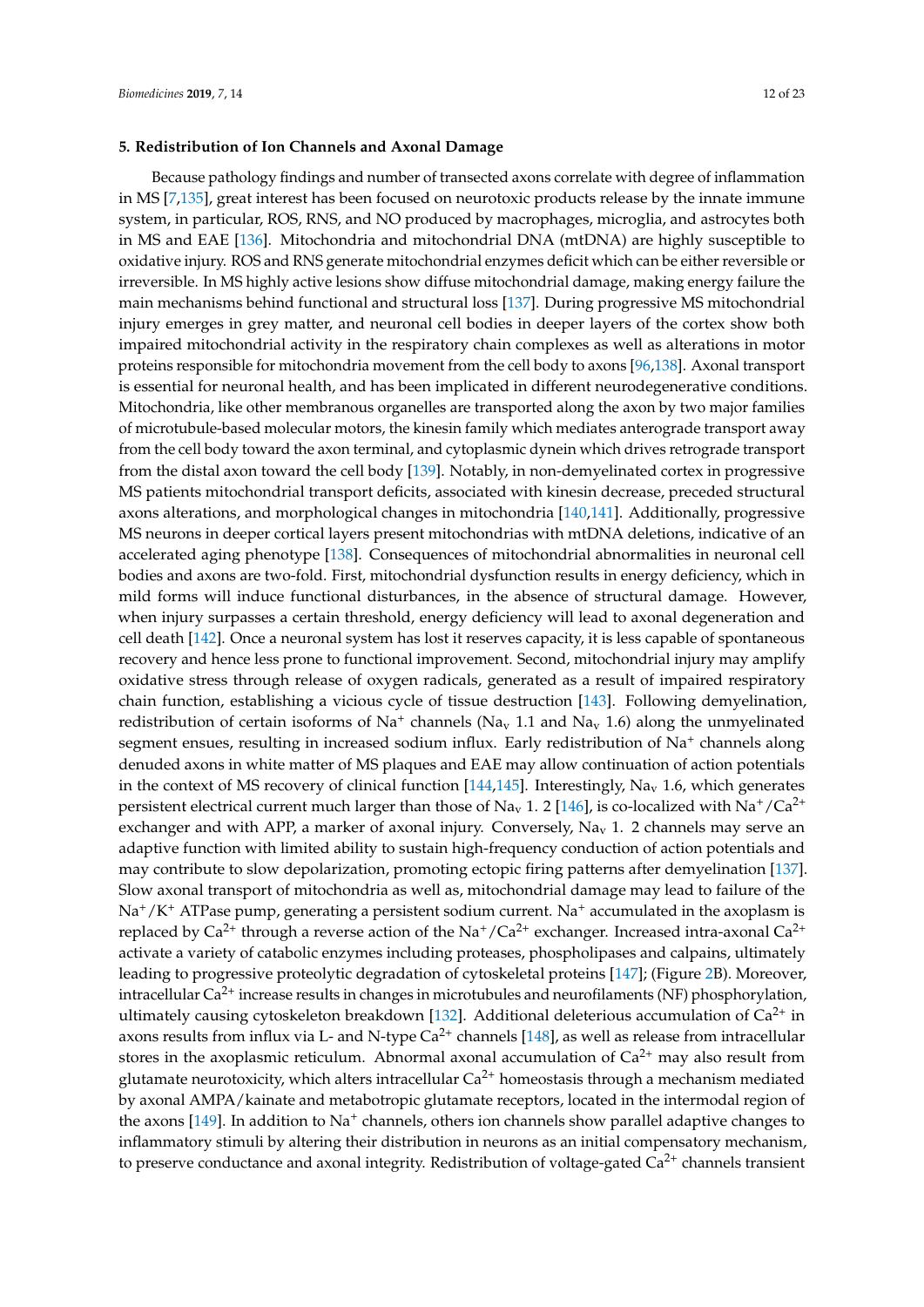potential receptors melastatin 4 (TRPM4), and acid-sensing ion channels 1 (ASIC1) induce additional overload of  $Ca^{2+}$ , eliciting further deleterious effects on axons [\[142\]](#page-21-4).

Abnormal accumulations of NF are a pathological hallmark of many human neurodegenerative disorders. Therefore, neurofilament light chain protein (NfL) together with the neurofilament medium (NfM) and heavy (NfH) subunits, are gaining increasing attention as candidate biomarkers of neuroaxonal injury because they are abundant structural scaffolding proteins of the cytoskeleton, with important roles in axon radial growth and stability, enabling effective nerve conduction velocity, as well as dendritic branching and growth [\[150\]](#page-21-12). They are exclusively expressed in neurons and reach abnormal levels as a result of axonal damage and eventual neuronal death. Under normal conditions NF are highly stable within axons and their turnover is low. Pathological processes that cause axonal damage release NF proteins into the CSF and peripheral blood, depending on the extent of damage. Initial studies in MS revealed that CSF levels of NfL were associated with the degree of disease activity and disability [\[151,](#page-21-13)[152\]](#page-21-14). Furthermore, CSF levels of NfL, fall as a consequence of disease modifying therapies (DMT), suggesting that NfL can be used to monitor therapeutic efficacy [\[153](#page-21-15)[–155\]](#page-21-16). However, despite these promising results in MS, a major barrier to widespread adoption of NfL assessment in MS research and clinical practice has been the need for CSF sampling, a problem overcome by use fourth-generation immunoassays, which allow evaluation of serum NfL levels [\[155\]](#page-21-16). High serum NfL levels have been associated with disability worsening and relapse status [\[155,](#page-21-16)[156\]](#page-21-17). Patients under DMT have lower levels of serum NfL than untreated patients, indicating they are a marker of response to treatment [\[155\]](#page-21-16). Notably, a longitudinal study demonstrated patients with increased serum levels of NfL at baseline, independent of MRI variables, experience significantly more brain and spinal cord atrophy over 2 and 5 years of follow-up [\[156\]](#page-21-17). Collectively, these observations indicate serum NfL levels can be a useful marker of axonal damage, when applying adequate detection technique.

# **6. Loss of Myelin Trophism Induces Axonal Degeneration**

Although myelin is traditionally viewed as a passive insulating structure, recent reports indicate it may exert a more dynamic role. It has become clear that myelin is metabolically active, allowing movement of macromolecules into the periaxonal space with important contributions to axonal health and neuronal survival. Indeed, once myelination is completed, a major task of oligodendrocytes is the provision of energy-rich substrates to axons required for fast axonal transport and propagation of action potentials. Furthermore, bi-directional signaling exists for efficient recruitment of resources, whereby the axons inform their myelinating cells of their metabolic needs proportionally to their activity. The myelin sheath and its subjacent axon should therefore be regarded as a functional unit coupled not only at the morphologic, but also at the metabolic level [\[157\]](#page-21-18).

Animal studies have shown that oligodendrocytes exert a critical role in maintenance and long-term survival of axons and neurons. Mice mutant of the oligodendrocyte-specific *Plp1* gene, encoding PLP/DM20 a structural component of the myelin sheath, develop progressive axonal CNS degeneration at an older age. However, in this model PLP/DM20 absence has minimal impact on myelination [\[158\]](#page-21-19). Likewise, 2'3' cyclic-nucleotide 3' phosphodiesterase (CNP) knockout mice develop progressive axonopathy and die prematurely. Interestingly, these mice do not show demyelination at ages when axon degeneration is prominent [\[159](#page-22-0)[,160\]](#page-22-1). This is surprising because there is strong evidence that CNP is expressed exclusively by oligodendrocytes. Although the pathology in both mutants is similar, mice deficient in both CNP and PLP develop a more severe axonal phenotype than either single mutant, indicating that each oligodendroglial protein serves a distinct role in supporting myelinated axon function [\[160\]](#page-22-1). Axonal pathology preceding axonal degeneration includes altered axonal transport and axonal ovoid formation. These findings are more prominent in paranodal regions, where myelin-axonal communication is most likely to occur, and are highly reminiscent of changes found in CNS tissue from MS patients [\[158](#page-21-19)[,159\]](#page-22-0). Studies have also investigated the impact of acute death of oligodendroglia on neuron function and survival. Selective ablation of mature oligodendrocytes induced by diphtheria toxin produces axonal injury characterized by accumulation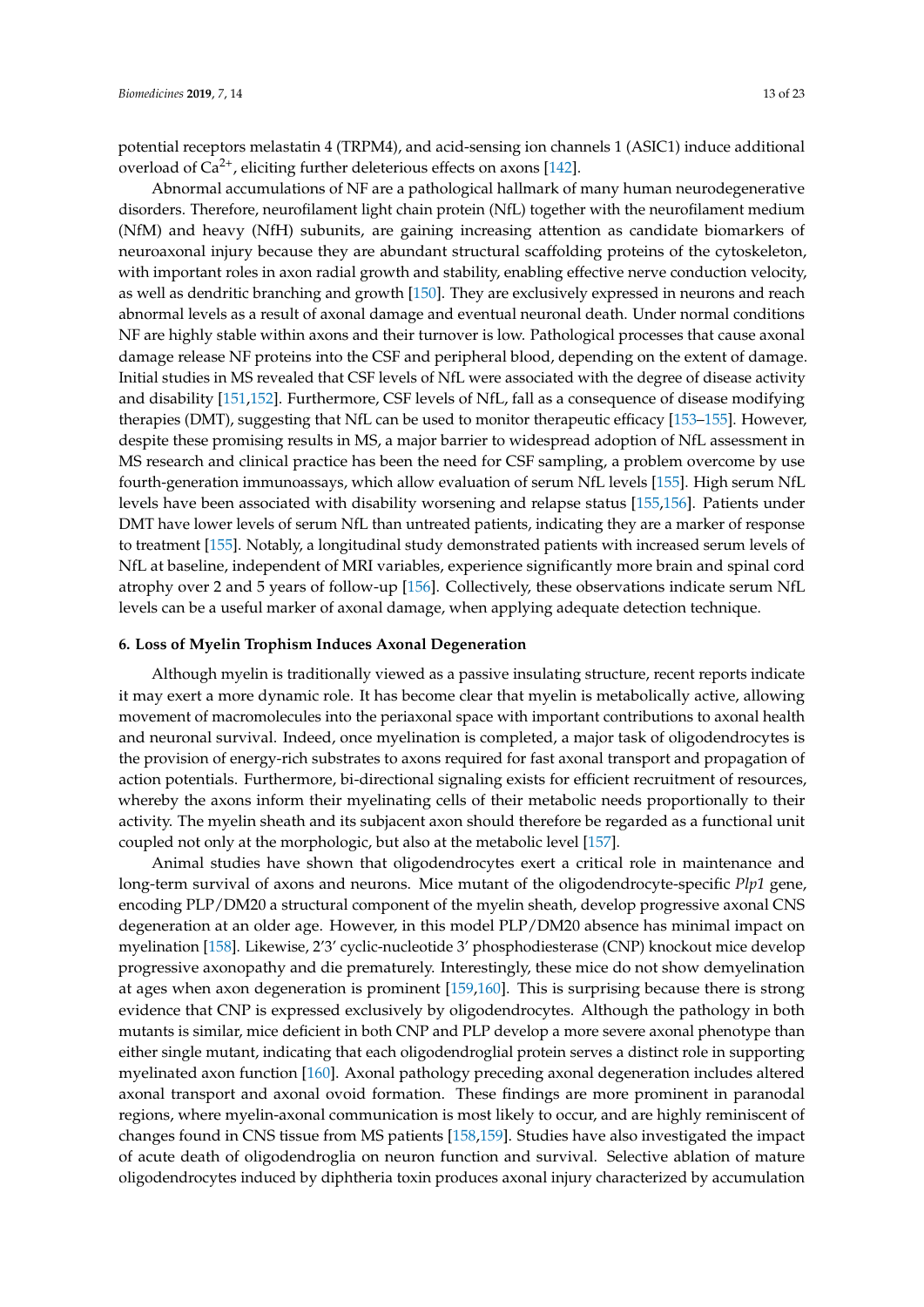of non-phosphorylated neurofilaments and APP, without spread of myelin degradation Although some mice exhibited abnormalities in myelin composition, overall myelination was not affected, suggesting axonal injury is not due to demyelination [\[161\]](#page-22-2). Taken together, these observations from animal models suggest that the myelin-producing function of oligodendrocytes is not coupled to their role in axon preservation, and that oligodendrocytes themselves are critical for axonal function maintenance and survival in adult life.

During development oligodendrocytes import glucose and lactate to allow rapid myelination synthesize large amounts of lipids. When myelination is complete, oligodendrocytes-derived lactate and piruvate can be taken up by energy-deprived axons for mitochondrial ATP production supporting their energy needs [\[162\]](#page-22-3). Several experiments indicate monocarboxylic acid transporters (MCTs) are critical to maintain axonal integrity. Based on sequence homology, 16 MCTs members have been identified, of which only MCT1, 2 and 4 are found in the CNS [\[163\]](#page-22-4). As oligodendrocytes accumulate intracellular lactate, this substrate can flow through MCT1 into the periaxonal space, where neurons capture it through MCT2 and metabolize it to supplement energy requirements [\[162,](#page-22-3)[164\]](#page-22-5). (Figure [2C](#page-8-0)). Notably, both genetic and pharmacologic down-regulation of MCT1, which is present almost exclusively in oligodendrocytes, results in axon degeneration and neuronal loss both in vivo and in vitro, without obvious oligodendrocyte damage [\[165\]](#page-22-6). Although the observations mentioned above provide strong evidence for a role of oligodendrocytes in directly supplying energy support to axons, other cells including astrocytes may also participate [\[166\]](#page-22-7). Astrocytes are essentially the only cells containing glycogen in the adult CNS, and glycogen metabolism followed by glyscolisis provides a source of lactate for other cells [\[167\]](#page-22-8). Studies show astrocytes transfer energy metabolites directly to oligodendrocytes, which in turn support neurons and axons metabolism as previously discussed (Figure [2C](#page-8-0)). Connections between astrcytes and myelinating cells occur via gap junctions formed by connexins (Cx). These gap junctions comprise Cx32 and Cx47 expressed on oligodendrocytes which form heteromeric channels with astrocytes through Cx30 and Cx43 respectively. Double mutant CX32 and Cx43-deficient mice exhibit profound CNS demyelination and axonal injury [\[168\]](#page-22-9). Likewise, CX47 and Cx30 double null mice, in which connections between astrocytes and oligodendrcoytes are altered, also developed myelin pathology and severe axonal degeneration [\[169\]](#page-22-10). Similarly, loss of Cx43 inhibits glucose delivery to progenitor oligodendrocytes cells and their proliferation, which can in turn influence oligodendrogenesis, and oligodendrocyte metabolic support [\[170\]](#page-22-11). Overall these findings provide new insights into the role of oligodendrocytes and astrocytes biology. Identification of bi-directional signaling pathways by which oligodendrocytes influence the axonal metabolism, is highly relevant to understanding MS progression.

#### **7. Conclusions and Future Perspectives**

Identification of effective therapies for progressive MS remains a priority and a challenge for the MS community. In order to develop new and effective treatment strategies it is necessary to better understand the pathological mechanisms driving disease. Unfortunately, absence of adequate animal models makes identification of potential therapeutic targets even more difficult. In this article we have recapitulated some of the main mechanisms involved in MS progression. Undoubtedly more research will lead to a better understanding of the processes of demyelination/remyelination, as well as of the importance of glial cells in neuronal homeostasis and neuronal degeneration. Clearly, identifying effective therapies for progressive MS would largely be contingent upon a comprehensive understanding of its pathogenesis, animal models incorporating these pathogenic characteristics, novel trial designs including more sensitive outcome measures, and new models of collaboration between physicians and basic science researchers.

**Author Contributions:** J.C. contributed to the conception and design of the manuscript, drafted the original, designed the figures, revised the draft and provided important intellectual contributions. M.M. contributed to drafting of the original manuscript, design of the figures, and providing important intellectual contributions.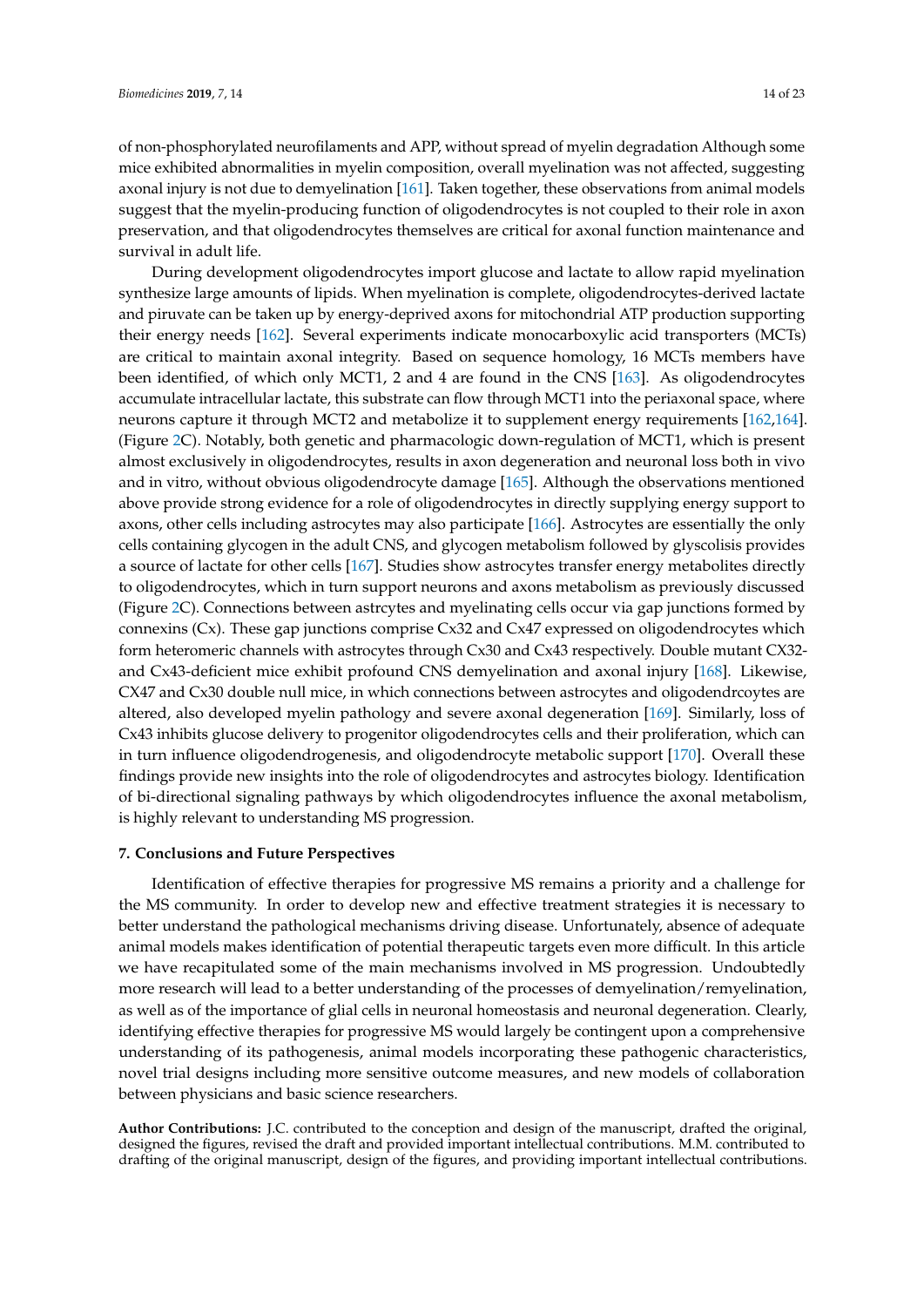M.C.Y. contributed to drafting the original manuscript, designing the figures, and providing important intellectual contributions.

**Funding:** This study was supported by an internal grant from FLENI (J.C.).

**Acknowledgments:** We thank the collaboration of María Inés Gaitán, and Ismael Calandri for the preparation of the figures.

**Conflicts of Interest:** J.C. is a board member of Merck-Serono Argentina, Biogen-Idec LATAM, Merck-Serono LATAM, and Genzyme global. Jorge Correale has received reimbursement for developing educational presentations for Merck-Serono Argentina, Merck-Serono LATAM, Biogen-Idec Argentina, Genzyme Argentina, and TEVA Argentina as well as professional travel/accommodations stipends. M.M. has nothing to disclose. M.C.Y. has received reimbursement for developing educational presentations and for travel/accommodations stipends from Merck-Serono Argentina, Biogen-Idec Argentina, Genzyme Argentina, Bayer Inc, Novartis Argentina and TEVA-Tuteur Argentina.

# **References**

- <span id="page-14-0"></span>1. Thomson, A.J.; Baranzini, S.E.; Geurts, J.; Hemmer, B.; Ciccarelli, O. Multiple Sclerosis. *Lancet* **2018**, *391*, 1622–1636. [\[CrossRef\]](http://dx.doi.org/10.1016/S0140-6736(18)30481-1)
- <span id="page-14-1"></span>2. Lassmann, H.; Brück, W.; Lucchinetti, C.F. The immunopathology of multiple sclerosis: An overview. *Brain Pathol.* **2007**, *17*, 210–218. [\[CrossRef\]](http://dx.doi.org/10.1111/j.1750-3639.2007.00064.x) [\[PubMed\]](http://www.ncbi.nlm.nih.gov/pubmed/17388952)
- <span id="page-14-2"></span>3. Baecher-Allan, C.; Kaskow, B.J.; Weiner, H.L. Multiple sclerosis: Mechanisms and immunotherapy. *Neuron* **2018**, *97*, 742–768. [\[CrossRef\]](http://dx.doi.org/10.1016/j.neuron.2018.01.021) [\[PubMed\]](http://www.ncbi.nlm.nih.gov/pubmed/29470968)
- <span id="page-14-3"></span>4. Lublin, F.D.; Reingold, S.C. Defining the clinical course of multiple sclerosis: Results of an international survey. *Neurology* **1996**, *46*, 907–911. [\[CrossRef\]](http://dx.doi.org/10.1212/WNL.46.4.907) [\[PubMed\]](http://www.ncbi.nlm.nih.gov/pubmed/8780061)
- <span id="page-14-4"></span>5. Skulina, C.; Schmidt, S.; Dornmair, K.; Babbe, H.; Roers, A.; Rajewsky, K.; Wekerle, H.; Hohlfeld, R.; Goebels, N. Multiple sclerosis: Brain-infiltrating CD8<sup>+</sup> T cells persist as clonal expansions in the cerebrospinal fluid and blood. *Proc. Natl. Acad. Sci. USA* **2004**, *101*, 2428–2433. [\[CrossRef\]](http://dx.doi.org/10.1073/pnas.0308689100) [\[PubMed\]](http://www.ncbi.nlm.nih.gov/pubmed/14983026)
- <span id="page-14-5"></span>6. Ghione, E.; Bergsland, N.; Ghione, E.; Bergsland, N.; Dwyer, M.G.; Hagemeier, J.; Jakimovski, D.; Paunkoski, I.; Ramasamy, D.P.; Silva, D.; et al. Brain Atrophy Is Associated with Disability Progression in Patients with MS followed in a Clinical Routine. *Am. J. Neuroradiol.* **2018**, *39*, 2237–2242. [\[CrossRef\]](http://dx.doi.org/10.3174/ajnr.A5876) [\[PubMed\]](http://www.ncbi.nlm.nih.gov/pubmed/30467212)
- <span id="page-14-6"></span>7. Trapp, B.D.; Peterson, J.; Ransohoff, R.M.; Rudick, R.; Mörk, S.; Bö, L. Axonal transection in lesions of Multiple Sclerosis. *N. Engl. J. Med.* **1998**, *338*, 278–285. [\[CrossRef\]](http://dx.doi.org/10.1056/NEJM199801293380502) [\[PubMed\]](http://www.ncbi.nlm.nih.gov/pubmed/9445407)
- <span id="page-14-7"></span>8. Peterson, J.W.; Bö, L.; Mörk, S.; Chang, A.; Trapp, B.D. Transected neurites, apoptotic neurons, and reduced inflammation in cortical multiple sclerosis lesions. *Ann. Neurol.* **2001**, *50*, 389–400. [\[CrossRef\]](http://dx.doi.org/10.1002/ana.1123)
- 9. Kutzelnigg, A.; Faber-Rod, J.C.; Bauer, J.; Lucchinetti, C.F.; Sorensen, P.S.; Laursen, H.; Stadelmann, C.; Brück, W.; Rauschka, H.; Schmidbauer, M.; et al. Widespread demyelination in the cerebellar cortex in multiple sclerosis. *Brain Pathol.* **2007**, *17*, 38–44. [\[CrossRef\]](http://dx.doi.org/10.1111/j.1750-3639.2006.00041.x)
- 10. Geurts, J.J.; Bö, L.; Roosendaal, S.D.; Hazes, T.; Daniëls, R.; Barkhof, F.; Witter, M.P.; Huitinga, I.; van der Valk, P. Extensive hippocampal demyelination in multiple sclerosis. *J. Neuropathol. Exp. Neurol.* **2007**, *66*, 819–827. [\[CrossRef\]](http://dx.doi.org/10.1097/nen.0b013e3181461f54)
- <span id="page-14-8"></span>11. Vercellino, M.; Masera, S.; Lorenzatti, M.; Condello, C.; Merola, A.; Mattioda, A.; Tribolo, A.; Capello, E.; Mancardi, G.L.; Mutani, R.; et al. Demyelination, inflammation, and neurodegeneration in multiple sclerosis deep gray matter. *J. Neuropathol. Exp. Neurol.* **2009**, *68*, 489–502. [\[CrossRef\]](http://dx.doi.org/10.1097/NEN.0b013e3181a19a5a) [\[PubMed\]](http://www.ncbi.nlm.nih.gov/pubmed/19525897)
- <span id="page-14-9"></span>12. Wegner, C.; Esiri, M.M.; Chance, S.A.; Palace, J.; Matthews, P.M. Neocortical neuronal, synaptic, and glial loss in multiple sclerosis. *Neurology* **2006**, *67*, 960–967. [\[CrossRef\]](http://dx.doi.org/10.1212/01.wnl.0000237551.26858.39) [\[PubMed\]](http://www.ncbi.nlm.nih.gov/pubmed/17000961)
- <span id="page-14-10"></span>13. Kutzelnigg, A.; Lucchinetti, C.F.; Stadelmann, C.; Brück, W.; Rauschka, H.; Bergmann, M.; Schmidbauer, M.; Parisi, J.E.; Lassmann, H. Cortical demyelination and diffuse white matter injury in multiple sclerosis. *Brain* **2005**, *128*, 2705–2712. [\[CrossRef\]](http://dx.doi.org/10.1093/brain/awh641) [\[PubMed\]](http://www.ncbi.nlm.nih.gov/pubmed/16230320)
- <span id="page-14-11"></span>14. De Stefano, N.; Matthews, P.M. Evidence of early cortical atrophy in MS Relevance to white matter changes and disability. *Neurology* **2003**, *60*, 1157–1162. [\[CrossRef\]](http://dx.doi.org/10.1212/01.WNL.0000055926.69643.03) [\[PubMed\]](http://www.ncbi.nlm.nih.gov/pubmed/12682324)
- <span id="page-14-12"></span>15. Montalban, X.; Gold, R.; Thompson, A.J.; Otero-Romero, S.; Amato, M.P.; Chandraratna, D.; Clanet, M.; Comi, G.; Derfuss, T.; Fazekas, F.; et al. ECTRIMS/EAN guideline on the pharmacological treatment of people with multiple sclerosis. *Eur. J. Neurol.* **2018**, *25*, 215–237. [\[CrossRef\]](http://dx.doi.org/10.1111/ene.13536) [\[PubMed\]](http://www.ncbi.nlm.nih.gov/pubmed/29352526)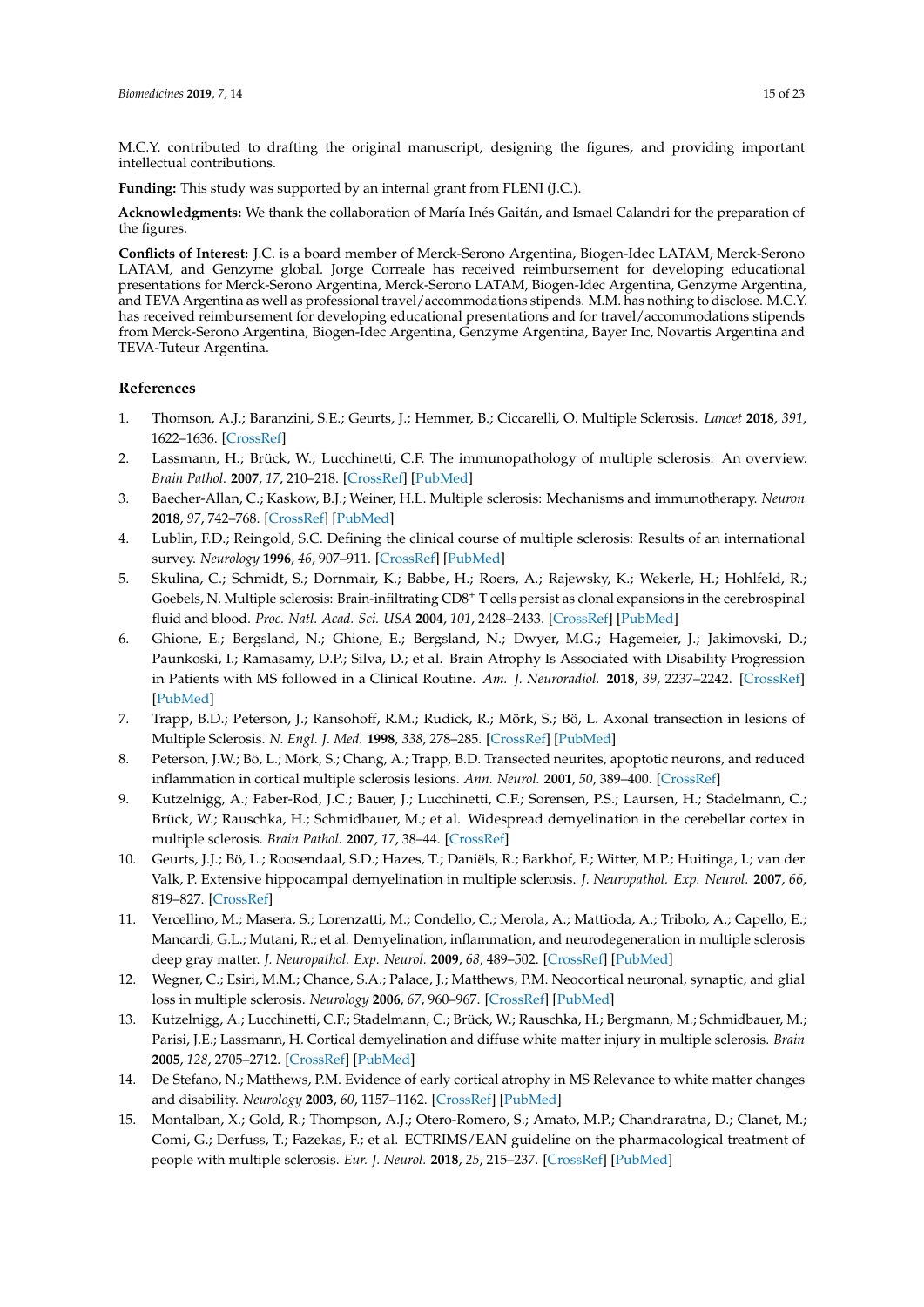- <span id="page-15-0"></span>16. Rae-Grant, A.; Day, G.S.; Marrie, R.A.; Rabinstein, A.; Cree, B.A.C.; Gronseth, G.S.; Haboubi, M.; Halper, J.; Hosey, J.P.; Jones, D.E.; et al. Comprehensive systematic review summary: Disease-modifying therapies for adults with multiple sclerosis: Report of the Guideline Development, Dissemination, and Implementation Subcommittee of the American Academy of Neurology. *Neurology* **2018**, *90*, 789–800. [\[CrossRef\]](http://dx.doi.org/10.1212/WNL.0000000000005345) [\[PubMed\]](http://www.ncbi.nlm.nih.gov/pubmed/29686117)
- <span id="page-15-1"></span>17. Bø, L.; Vedeler, C.A.; Nyland, H.I.; Trapp, B.D.; Mørk, S.J. Subpial demyelination in the cerebral cortex of multiple sclerosis patients. *J. Neuropathol. Exp. Neurol.* **2003**, *62*, 723–732. [\[CrossRef\]](http://dx.doi.org/10.1093/jnen/62.7.723) [\[PubMed\]](http://www.ncbi.nlm.nih.gov/pubmed/12901699)
- <span id="page-15-2"></span>18. Bø, L.; Geurts, J.J.G.; Nyland, H.I.; Trapp, B.D.; Mørk, S.J. Grey matter pathology in multiple sclerosis. *Acta Neurol. Scand.* **2006**, *113*, 48–50. [\[CrossRef\]](http://dx.doi.org/10.1111/j.1600-0404.2006.00615.x)
- <span id="page-15-3"></span>19. Magliozzi, R.; Howell, O.; Vora, A.; Serafini, B.; Nicholas, R.; Puopolo, M.; Reynolds, R.; Aloisi, F. Meningeal B-cell follicles in secondary progressive multiple sclerosis associate with early onset of disease and severe cortical pathology. *Brain* **2007**, *130*, 1089–1104. [\[CrossRef\]](http://dx.doi.org/10.1093/brain/awm038)
- <span id="page-15-19"></span>20. Bevan, R.J.; Evans, R.; Griffiths, L.; Watkins, L.M.; Rees, M.I.; Magliozzi, R.; Allen, I.; McDonnell, G.; Kee, R.; Naughton, M.; et al. Meningeal inflammation and cortical demyelination in acute multiple sclerosis. *Ann. Neurol.* **2018**, *84*, 829–842. [\[CrossRef\]](http://dx.doi.org/10.1002/ana.25365)
- <span id="page-15-18"></span>21. Eshaghi, A.; Prados, F.; Brownlee, W.J.; Altmann, D.R.; Tur, C.; Cardoso, M.J.; De Angelis, F.; van de Pavert, S.H.; Cawley, N.; De Stefano, N.; et al. Deep gray matter volume loss drives disability worsening in multiple sclerosis. *Ann. Neurol.* **2018**, *83*, 210–222. [\[CrossRef\]](http://dx.doi.org/10.1002/ana.25145) [\[PubMed\]](http://www.ncbi.nlm.nih.gov/pubmed/29331092)
- <span id="page-15-4"></span>22. Lucchinetti, C.F.; Popescu, B.F.; Bunyan, R.F.; Moll, N.M.; Roemer, S.F.; Lassmann, H.; Brück, W.; Parisi, J.E.; Scheithauer, B.W.; Giannini, C.; et al. Inflammatory cortical demyelination in early multiple sclerosis. *N. Engl. J. Med.* **2011**, *365*, 2188–2197. [\[CrossRef\]](http://dx.doi.org/10.1056/NEJMoa1100648) [\[PubMed\]](http://www.ncbi.nlm.nih.gov/pubmed/22150037)
- <span id="page-15-5"></span>23. Magliozzi, R.; Howell, O.W.; Reeves, C.; Roncaroli, F.; Nicholas, R.; Serafini, B.; Aloisi, F.; Reynolds, R. A gradient of neuronal loss and meningeal inflammation in multiple sclerosis. *Ann. Neurol.* **2010**, *68*, 477–493. [\[CrossRef\]](http://dx.doi.org/10.1002/ana.22230) [\[PubMed\]](http://www.ncbi.nlm.nih.gov/pubmed/20976767)
- <span id="page-15-6"></span>24. Popescu, B.F.; Lucchinetti, C.F. Meningeal and cortical grey matter pathology in multiple sclerosis. *BMC Neurol.* **2012**, *12*, 11. [\[CrossRef\]](http://dx.doi.org/10.1186/1471-2377-12-11) [\[PubMed\]](http://www.ncbi.nlm.nih.gov/pubmed/22397318)
- <span id="page-15-7"></span>25. Steenwijk, M.D.; Geurts, J.J.G.; Daams, M.; Tijms, B.M.; Wink, A.M.; Balk, L.J.; Tewarie, P.K.; Uitdehaag, B.M.; Barkhof, F.; Vrenken, H.; et al. Cortical atrophy patterns in multiple sclerosis are non-random and clinically relevant. *Brain* **2016**, *139*, 115–126. [\[CrossRef\]](http://dx.doi.org/10.1093/brain/awv337)
- <span id="page-15-8"></span>26. Granberg, T.; Fan, Q.; Treaba, C.A.; Ouellette, R.; Herranz, E.; Mangeat, G.; Louapre, C.; Cohen-Adad, J.; Klawiter, E.C.; Sloane, J.A.; et al. In vivo characterization of cortical and white matter neuroaxonal pathology in early multiple sclerosis. *Brain* **2017**, *140*, 2912–2926. [\[CrossRef\]](http://dx.doi.org/10.1093/brain/awx247) [\[PubMed\]](http://www.ncbi.nlm.nih.gov/pubmed/29053798)
- <span id="page-15-9"></span>27. Geurts, J.J.; Barkhof, F. Grey matter pathology in multiple sclerosis. *Lancet* **2008**, *7*, 841–851. [\[CrossRef\]](http://dx.doi.org/10.1016/S1474-4422(08)70191-1)
- <span id="page-15-10"></span>28. Popescu, B.F.; Pirko, I.; Lucchinetti, C.F. Pathology of multiple sclerosis: Where do we stand? *Continuum* **2013**, *19*, 901–921. [\[CrossRef\]](http://dx.doi.org/10.1212/01.CON.0000433291.23091.65)
- <span id="page-15-11"></span>29. Lagumersindez-Denis, N.; Wrzos, C.; Mack, M.; Winkler, A.; van der Meer, F.; Reinert, M..; Hollasch, H.; Flach, A.; Brühl, H.; Cullen, E.; et al. Differential contribution of immune effector mechanisms to cortical demyelination in multiple scleosis. *Acta Neuropathol.* **2017**, *134*, 15–34. [\[CrossRef\]](http://dx.doi.org/10.1007/s00401-017-1706-x)
- <span id="page-15-12"></span>30. Chang, A.; Staugaitis, S.M.; Dutta, R.; Batt, C.E.; Easley, K.E.; Chomyk, A.M.; Yong, V.W.; Fox, R.J.; Kidd, G.J.; Trapp, B.D. Cortical remyelination: A new target for repair therapies in multiple sclerosis. *Ann. Neurol.* **2012**, *72*, 918–926. [\[CrossRef\]](http://dx.doi.org/10.1002/ana.23693)
- <span id="page-15-13"></span>31. Bø, L.; Vedeler, C.A.; Nyland, H.; Trapp, B.D.; Mørk, S.J. Intracortical multiple sclerosis lesions are not associated with increased lymphocyte infiltration. *Mult. Scler.* **2003**, *9*, 323–331. [\[CrossRef\]](http://dx.doi.org/10.1191/1352458503ms917oa) [\[PubMed\]](http://www.ncbi.nlm.nih.gov/pubmed/12926836)
- <span id="page-15-14"></span>32. Bö, L.; Geurts, J.J.; van der Valk, P.; Polman, C.; Barkhof, F. Lack of correlation between cortical demyelination and white matter pathologic changes in multiple sclerosis. *Arch. Neurol.* **2007**, *64*, 76–80. [\[CrossRef\]](http://dx.doi.org/10.1001/archneur.64.1.76) [\[PubMed\]](http://www.ncbi.nlm.nih.gov/pubmed/17210812)
- <span id="page-15-15"></span>33. Fisniku, L.K.; Chard, D.T.; Jackson, J.S.; Anderson, V.M.; Altmann, D.R.; Miszkiel, K.A.; Thompson, A.J.; Miller, D.H. Gray matter atrophy is related to long-term disability in multiple sclerosis. *Ann. Neurol.* **2008**, *64*, 247–254. [\[CrossRef\]](http://dx.doi.org/10.1002/ana.21423) [\[PubMed\]](http://www.ncbi.nlm.nih.gov/pubmed/18570297)
- <span id="page-15-16"></span>34. Fisher, E.; Lee, J.C.; Nakamura, K.; Rudick, R.A. Gray matter atrophy in multiple sclerosis: A longitudinal study. *Ann. Neurol.* **2008**, *64*, 255–265. [\[CrossRef\]](http://dx.doi.org/10.1002/ana.21436) [\[PubMed\]](http://www.ncbi.nlm.nih.gov/pubmed/18661561)
- <span id="page-15-17"></span>35. Evangelou, N.; Konz, D.; Esiri, M.M.; Smith, S.; Palace, J.; Matthews, P.M. Size-selective neuronal changes in the anterior optic pathways suggest a differential susceptibility to injury in multiple sclerosis. *Brain* **2001**, *124*, 1813–1820. [\[CrossRef\]](http://dx.doi.org/10.1093/brain/124.9.1813) [\[PubMed\]](http://www.ncbi.nlm.nih.gov/pubmed/11522583)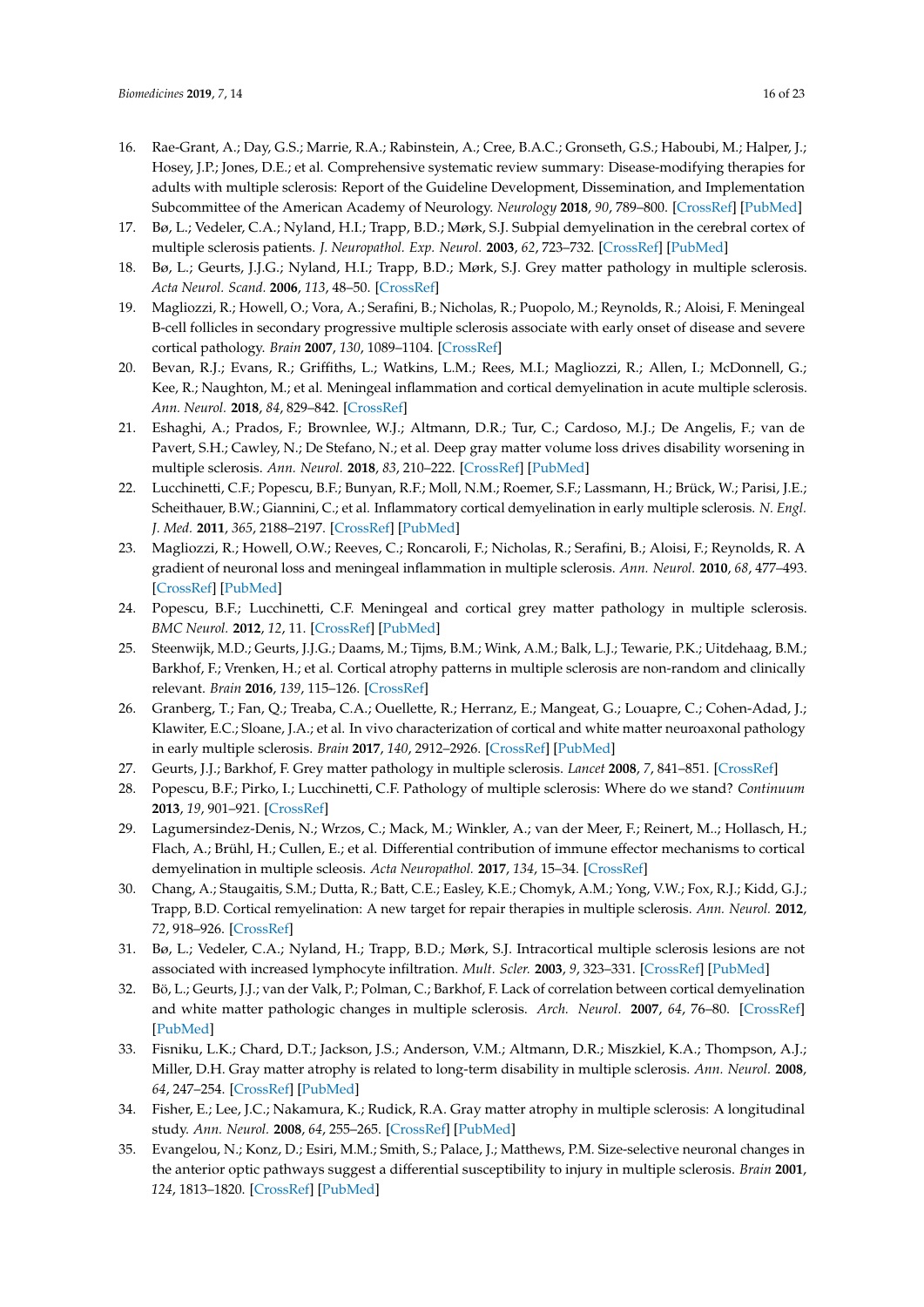- <span id="page-16-0"></span>36. Azevedo, C.J.; Cen, S.Y.; Khadka, S.; Liu, S.; Kornak, J.; Shi, Y.; Zheng, L.; Hauser, S.L.; Pelletier, D. Thalamic atrophy in multiple sclerosis: A magnetic resonance imaging marker of neurodegeneration throughout disease. *Ann. Neurol.* **2018**, *83*, 223–234. [\[CrossRef\]](http://dx.doi.org/10.1002/ana.25150) [\[PubMed\]](http://www.ncbi.nlm.nih.gov/pubmed/29328531)
- <span id="page-16-1"></span>37. Gaetano, L.; Häring, D.A.; Radue, E.W.; Mueller-Lenke, N.; Thakur, A.; Tomic, D.; Kappos, L.; Sprenger, T. Fingolimod effect on gray matter, thalamus, and white matter in patients with multiple sclerosis. *Neurology* **2018**, *90*, e1324–e1332. [\[CrossRef\]](http://dx.doi.org/10.1212/WNL.0000000000005292) [\[PubMed\]](http://www.ncbi.nlm.nih.gov/pubmed/29540589)
- <span id="page-16-2"></span>38. Fischer, M.T.; Wimmer, I.; Höftberger, R.; Gerlach, S.; Haider, L.; Zrzavy, T.; Hametner, S.; Mahad, D.; Binder, C.J.; Krumbholz, M.; et al. Disease-specific molecular events in cortical multiple sclerosis lesions. *Brain* **2013**, *136*, 1799–1815. [\[CrossRef\]](http://dx.doi.org/10.1093/brain/awt110)
- <span id="page-16-3"></span>39. Meuth, S.G.; Simon, O.J.; Grimm, A.; Melzer, N.; Herrmann, A.M.; Spitzer, P.; Landgraf, P.; Wiendl, H. CNS inflammation and neuronal degeneration is aggravated by impaired CD200–CD200R-mediated macrophage silencing. *J. Neuroimmunol.* **2008**, *194*, 62–69. [\[CrossRef\]](http://dx.doi.org/10.1016/j.jneuroim.2007.11.013)
- <span id="page-16-4"></span>40. Barnett, M.H.; Prineas, J.W. Relapsing and remitting multiple sclerosis: Pathology of the newly forming lesion. *Ann. Neurol.* **2004**, *55*, 458–468. [\[CrossRef\]](http://dx.doi.org/10.1002/ana.20016)
- <span id="page-16-5"></span>41. Kassmann, C.M.; Lappe-Siefke, C.; Baes, M.; Brügger, B.; Mildner, A.; Werner, H.B.; Natt, O.; Michaelis, T.; Prinz, M.; Frahm, J.; Nave, K.A. Axonal loss and neuroinflammation caused by peroxisome-deficient oligodendrocytes. *Nat. Genet.* **2007**, *39*, 969. [\[CrossRef\]](http://dx.doi.org/10.1038/ng2070) [\[PubMed\]](http://www.ncbi.nlm.nih.gov/pubmed/17643102)
- <span id="page-16-6"></span>42. Hemmer, B.; Kerschensteiner, M.; Korn, T. Role of the innate and adaptive immune responses in the course of multiple sclerosis. *Lancet Neurol.* **2015**, *14*, 406–419. [\[CrossRef\]](http://dx.doi.org/10.1016/S1474-4422(14)70305-9)
- <span id="page-16-7"></span>43. Magliozzi, R.; Howell, O.W.; Nicholas, R.; Cruciani, C.; Castellaro, M.; Romualdi, C.; Rossi, S.; Pitteri, M.; Benedetti, M.D.; Gajofatto, A.; et al. Inflammatory intrathecal profiles and cortical damage in multiple sclerosis. *Ann. Neurol.* **2018**, *83*, 739–755. [\[CrossRef\]](http://dx.doi.org/10.1002/ana.25197) [\[PubMed\]](http://www.ncbi.nlm.nih.gov/pubmed/29518260)
- <span id="page-16-8"></span>44. Bar-Or, A.; Fawaz, L.; Fan, B.; Darlington, P.J.; Rieger, A.; Ghorayeb, C.; Calabresi, P.A.; Waubant, E.; Hauser, S.L.; Zhang, J.; et al. Abnormal B-cell cytokine responses a trigger of T-cell–mediated disease in MS? *Ann. Neurol.* **2010**, *67*, 452–461. [\[CrossRef\]](http://dx.doi.org/10.1002/ana.21939) [\[PubMed\]](http://www.ncbi.nlm.nih.gov/pubmed/20437580)
- <span id="page-16-9"></span>45. Aloisi, F.; Pujol-Borrell, R. Lymphoid neogenesis in chronic inflammatory diseases. *Nat. Rev. Immunol.* **2006**, *6*, 205–217. [\[CrossRef\]](http://dx.doi.org/10.1038/nri1786) [\[PubMed\]](http://www.ncbi.nlm.nih.gov/pubmed/16498451)
- <span id="page-16-10"></span>46. Serafini, B.; Rosicarelli, B.; Magliozzi, R.; Stigliano, E.; Aloisi, F. Detection of ectopic B-cell follicles with germinal centers in the meninges of patients with secondary progressive multiple sclerosis. *Brain Pathol.* **2004**, *14*, 164–174. [\[CrossRef\]](http://dx.doi.org/10.1111/j.1750-3639.2004.tb00049.x) [\[PubMed\]](http://www.ncbi.nlm.nih.gov/pubmed/15193029)
- <span id="page-16-11"></span>47. Pitzalis, C.; Jones, G.W.; Bombardieri, M.; Jones, S.A. Ectopic lymphoid-like structures in infection, cancer and autoimmunity. *Nat. Rev. Immunol.* **2014**, *14*, 447. [\[CrossRef\]](http://dx.doi.org/10.1038/nri3700) [\[PubMed\]](http://www.ncbi.nlm.nih.gov/pubmed/24948366)
- <span id="page-16-12"></span>48. Corsiero, E.; Nerviani, A.; Bombardieri, M.; Pitzalis, C. Ectopic lymphoid structures: Powerhouse of autoimmunity. *Front. Immunol.* **2016**, *7*, 430. [\[CrossRef\]](http://dx.doi.org/10.3389/fimmu.2016.00430) [\[PubMed\]](http://www.ncbi.nlm.nih.gov/pubmed/27799933)
- <span id="page-16-13"></span>49. Jones, G.W.; Jones, S.A. Ectopic lymphoid follicles: Inducible centers for generating antigen-specific immune responses within tissues. *Immunology* **2016**, *147*, 141–151. [\[CrossRef\]](http://dx.doi.org/10.1111/imm.12554) [\[PubMed\]](http://www.ncbi.nlm.nih.gov/pubmed/26551738)
- <span id="page-16-14"></span>50. Lovato, L.; Willis, S.N.; Rodig, S.J.; Caron, T.; Almendinger, S.E.; Howell, O.W.; Reynolds, R.; O'Connor, K.C.; Hafler, D.A. Related B cell clones populate the meninges and parenchyma of patients with multiple sclerosis. *Brain* **2011**, *134*, 534–541. [\[CrossRef\]](http://dx.doi.org/10.1093/brain/awq350) [\[PubMed\]](http://www.ncbi.nlm.nih.gov/pubmed/21216828)
- <span id="page-16-15"></span>51. Howell, O.W.; Reeves, C.A.; Nicholas, R.; Carassiti, D.; Radotra, B.; Gentleman, S.M.; Serafini, B.; Aloisi, F.; Roncaroli, F.; Magliozzi, R.; et al. Meningeal inflammation is widespread and linked to cortical pathology in multiple sclerosis. *Brain* **2011**, *134*, 2755–2771. [\[CrossRef\]](http://dx.doi.org/10.1093/brain/awr182) [\[PubMed\]](http://www.ncbi.nlm.nih.gov/pubmed/21840891)
- <span id="page-16-16"></span>52. Corsiero, E.; Bombardieri, M.; Manzo, A.; Bugatti, S.; Uguccioni, M.; Pitzalis, C. Role of lymphoid chemokines in the development of functional ectopic lymphoid structures in rheumatic autoimmune diseases. *Immunol. Lett.* **2012**, *145*, 62–67. [\[CrossRef\]](http://dx.doi.org/10.1016/j.imlet.2012.04.013) [\[PubMed\]](http://www.ncbi.nlm.nih.gov/pubmed/22698185)
- <span id="page-16-17"></span>53. Vanguri, P.; Shin, M.L. Activation of complement by myelin: Identification of C1-binding proteins of human myelin from central nervous tissue. *J. Neurochem.* **1986**, *46*, 1535–1541. [\[CrossRef\]](http://dx.doi.org/10.1111/j.1471-4159.1986.tb01773.x) [\[PubMed\]](http://www.ncbi.nlm.nih.gov/pubmed/3514793)
- 54. Huizinga, R.; Heijmans, N.; Schubert, P.; Gschmeissner, S.; 't Hart, B.A.; Herrmann, H.; Amor, S. Immunization with neurofilament light protein induces spastic paresis and axonal degeneration in Biozzi ABH mice. *J. Neuropathol. Exp. Neurol.* **2007**, *66*, 295–304. [\[CrossRef\]](http://dx.doi.org/10.1097/nen.0b013e318040ad5c) [\[PubMed\]](http://www.ncbi.nlm.nih.gov/pubmed/17413320)
- <span id="page-16-18"></span>55. Mathey, E.K.; Derfuss, T.; Storch, M.K.; Williams, K.R.; Hales, K.; Woolley, D.R.; Al-Hayani, A.; Davies, S.N.; Rasband, M.N.; Olsson, T.; et al. Neurofascin as a novel target for autoantibody-mediated axonal injury. *J. Exp. Med.* **2007**, *204*, 2363–2372. [\[CrossRef\]](http://dx.doi.org/10.1084/jem.20071053) [\[PubMed\]](http://www.ncbi.nlm.nih.gov/pubmed/17846150)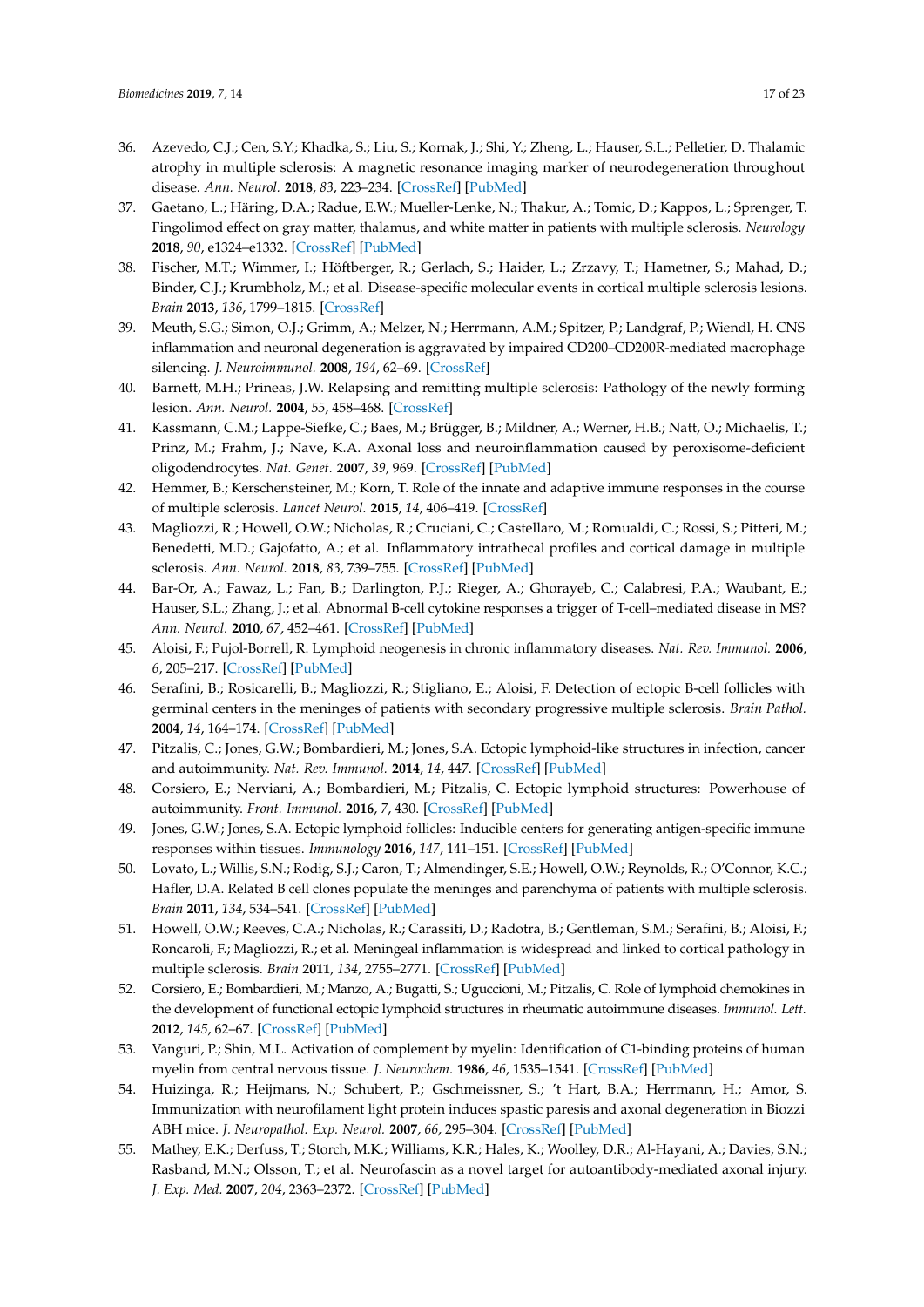- <span id="page-17-0"></span>56. Manzo, A.; Bombardieri, M.; Humby, F.; Pitzalis, C. Secondary and ectopic lymphoid tissue responses in rheumatoid arthritis: From inflammation to autoimmunity and tissue damage/remodeling. *Immunol. Rev.* **2010**, *233*, 267–285. [\[CrossRef\]](http://dx.doi.org/10.1111/j.0105-2896.2009.00861.x) [\[PubMed\]](http://www.ncbi.nlm.nih.gov/pubmed/20193005)
- <span id="page-17-1"></span>57. Makshakov, G.; Magonov, E.; Totolyan, N.; Nazarov, V.; Lapin, S.; Mazing, A.; Verbitskaya, E.; Trofimova, T.; Krasnov, V.; Shumilina, M.; et al. Leptomeningeal contrast enhancement is associated with disability progression and grey matter atrophy in multiple sclerosis. *Neurol. Res. Int.* **2017**. [\[CrossRef\]](http://dx.doi.org/10.1155/2017/8652463) [\[PubMed\]](http://www.ncbi.nlm.nih.gov/pubmed/29291134)
- <span id="page-17-2"></span>58. Zivadinov, R.; Ramasamy, D.P.; Vaneckova, M.; Gandhi, S.; Chandra, A.; Hagemeier, J.; Bergsland, N.; Polak, P.; Benedict, R.H.; Hojnacki, D.; et al. Leptomeningeal contrast enhancement is associated with progression of cortical atrophy in MS: A retrospective, pilot, observational longitudinal study. *Mult. Scler.* **2016**, *23*, 1336–1345. [\[CrossRef\]](http://dx.doi.org/10.1177/1352458516678083) [\[PubMed\]](http://www.ncbi.nlm.nih.gov/pubmed/27811339)
- <span id="page-17-3"></span>59. Choi, S.R.; Howell, O.W.; Carassiti, D.; Magliozzi, R.; Gveric, D.; Muraro, P.A.; Nicholas, R.; Roncaroli, F.; Reynolds, R. Meningeal inflammation plays a role in the pathology of primary progressive multiple sclerosis. *Brain* **2012**, *135*, 2925–2937. [\[CrossRef\]](http://dx.doi.org/10.1093/brain/aws189) [\[PubMed\]](http://www.ncbi.nlm.nih.gov/pubmed/22907116)
- <span id="page-17-4"></span>60. Antel, J.; Antel, S.; Caramanos, Z.; Arnold, D.L.; Kuhlmann, T. Primary progressive multiple sclerosis: Part of the MS disease spectrum or separate disease entity? *Acta Neuropathol.* **2012**, *123*, 627–638. [\[CrossRef\]](http://dx.doi.org/10.1007/s00401-012-0953-0) [\[PubMed\]](http://www.ncbi.nlm.nih.gov/pubmed/22327362)
- <span id="page-17-5"></span>61. Ascherio, A.; Munger, K.L.; Lennette, E.T.; Spiegelman, D.; Hernán, M.A.; Olek, M.J.; Hankinson, S.E.; Hunter, D.J. Epstein-Barr virus antibodies and risk of multiple sclerosis: A prospective study. *JAMA* **2001**, *286*, 3083–3088. [\[CrossRef\]](http://dx.doi.org/10.1001/jama.286.24.3083) [\[PubMed\]](http://www.ncbi.nlm.nih.gov/pubmed/11754673)
- <span id="page-17-6"></span>62. Warner, H.B.; Carp, R.I. Multiple Sclerosis and Epstein-Barr virus. *Lancet* **1981**, *2*, 1290. [\[CrossRef\]](http://dx.doi.org/10.1016/S0140-6736(81)91527-0)
- <span id="page-17-7"></span>63. Serafini, B.; Rosicarelli, B.; Franciotta, D.; Magliozzi, R.; Reynolds, R.; Cinque, P.; Andreoni, L.; Trivedi., P.; Salvetti, M.; Faggioni, A.; et al. Dysregulated Epstein-Barr virus infection in the multiple sclerosis brain. *J. Exp. Med.* **2007**, *204*, 2899–2912. [\[CrossRef\]](http://dx.doi.org/10.1084/jem.20071030) [\[PubMed\]](http://www.ncbi.nlm.nih.gov/pubmed/17984305)
- <span id="page-17-8"></span>64. Küppers, R. B cells under influence: Transformation of B cells by Epstein–Barr virus. *Nat. Rev. Immunol.* **2003**, *3*, 801. [\[CrossRef\]](http://dx.doi.org/10.1038/nri1201) [\[PubMed\]](http://www.ncbi.nlm.nih.gov/pubmed/14523386)
- <span id="page-17-9"></span>65. Willis, S.N.; Stadelmann, C.; Rodig, S.J.; Caron, T.; Gattenloehner, S.; Mallozzi, S.S.; Roughan, J.E.; Almendinger, S.E.; Blewett, M.M.; Brück, W.; et al. Epstein–Barr virus infection is not a characteristic feature of multiple sclerosis brain. *Brain* **2009**, *132*, 3318–3328. [\[CrossRef\]](http://dx.doi.org/10.1093/brain/awp200) [\[PubMed\]](http://www.ncbi.nlm.nih.gov/pubmed/19638446)
- <span id="page-17-10"></span>66. Hislop, A.D.; Taylor, G.S.; Sauce, D.; Rickinson, A.B. Cellular responses to viral infection in humans: Lessons from Epstein-Barr virus. *Annu. Rev. Immunol.* **2007**, *25*, 587–617. [\[CrossRef\]](http://dx.doi.org/10.1146/annurev.immunol.25.022106.141553) [\[PubMed\]](http://www.ncbi.nlm.nih.gov/pubmed/17378764)
- <span id="page-17-11"></span>67. Magliozzi, R.; Serafini, B.; Rosicarel, B.; Chiappetta, G.; Veroni, C.; Reynolds, R.; Aloisi, F. B-cell enrichment and Epstein-Barr virus infection in inflammatory cortical lesions in secondary progressive multiple sclerosis. *J. Neuropathol. Exp. Neurol.* **2013**, *72*, 29–41. [\[CrossRef\]](http://dx.doi.org/10.1097/NEN.0b013e31827bfc62) [\[PubMed\]](http://www.ncbi.nlm.nih.gov/pubmed/23242282)
- <span id="page-17-12"></span>68. Bitsch, A.; Schuchardt, J.; Bunkowski, S.; Kuhlmann, T.; Brück, W. Acute axonal injury in multiple sclerosis: Correlation with demyelination and inflammation. *Brain* **2000**, *123*, 1174–1183. [\[CrossRef\]](http://dx.doi.org/10.1093/brain/123.6.1174) [\[PubMed\]](http://www.ncbi.nlm.nih.gov/pubmed/10825356)
- 69. Medana, I.M.; Gallimore, A.; Oxenius, A.; Martinic, M.M.; Wekerle, H.; Neumann, H. MHC class I-restricted killing of neurons by virus-specific CD8<sup>+</sup> T lymphocytes is effected through the Fas/FasL, but not the perforin pathway. *Eur. J. Immunol.* **2000**, *30*, 3623–3633. [\[CrossRef\]](http://dx.doi.org/10.1002/1521-4141(200012)30:12<3623::AID-IMMU3623>3.0.CO;2-F)
- <span id="page-17-13"></span>70. Meuth, S.G.; Herrmann, A.M.; Simon, O.J.; Siffrin, V.; Melzer, N.; Bittner, S.; Meuth, P.; Langer, H.F.; Hallermann, S.; Boldakowa, N.; et al. Cytotoxic CD8<sup>+</sup> T cell-neuron interactions: Perforin-dependent electrical silencing precedes but is not causally linked to neuronal cell death. *J. Neurosci.* **2009**, *29*, 15397–15409. [\[CrossRef\]](http://dx.doi.org/10.1523/JNEUROSCI.4339-09.2009) [\[PubMed\]](http://www.ncbi.nlm.nih.gov/pubmed/20007464)
- <span id="page-17-14"></span>71. Junker, A.; Ivanidze, J.; Malotka, J.; Eiglmeier, I.; Lassmann, H.; Wekerle, H.; Meinl, E.; Hohlfeld, R.; Dornmair, K. Multiple sclerosis: T-cell receptor expression in distinct brain regions. *Brain* **2007**, *130*, 2789–2799. [\[CrossRef\]](http://dx.doi.org/10.1093/brain/awm214) [\[PubMed\]](http://www.ncbi.nlm.nih.gov/pubmed/17890278)
- <span id="page-17-15"></span>72. Jacobsen, M.; Cepok, S.; Quak, E.; Happel, M.; Gaber, R.; Ziegler, A.; Schock, S.; Oertel, W.H.; Sommer, N.; Hemmer, B. Oligoclonal expansion of memory CD8<sup>+</sup> T cells in cerebrospinal fluid from multiple sclerosis patients. *Brain* **2002**, *125*, 538–550. [\[CrossRef\]](http://dx.doi.org/10.1093/brain/awf059) [\[PubMed\]](http://www.ncbi.nlm.nih.gov/pubmed/11872611)
- <span id="page-17-16"></span>73. Mars, L.T.; Saikali, P.; Liblau, R.S.; Arbour, N. Contribution of CD8 T lymphocytes to the immunopathogenesis of multiple sclerosis and its animal models. *Biochim. Biophys. Acta* **2011**, *1812*, 151–161. [\[CrossRef\]](http://dx.doi.org/10.1016/j.bbadis.2010.07.006) [\[PubMed\]](http://www.ncbi.nlm.nih.gov/pubmed/20637863)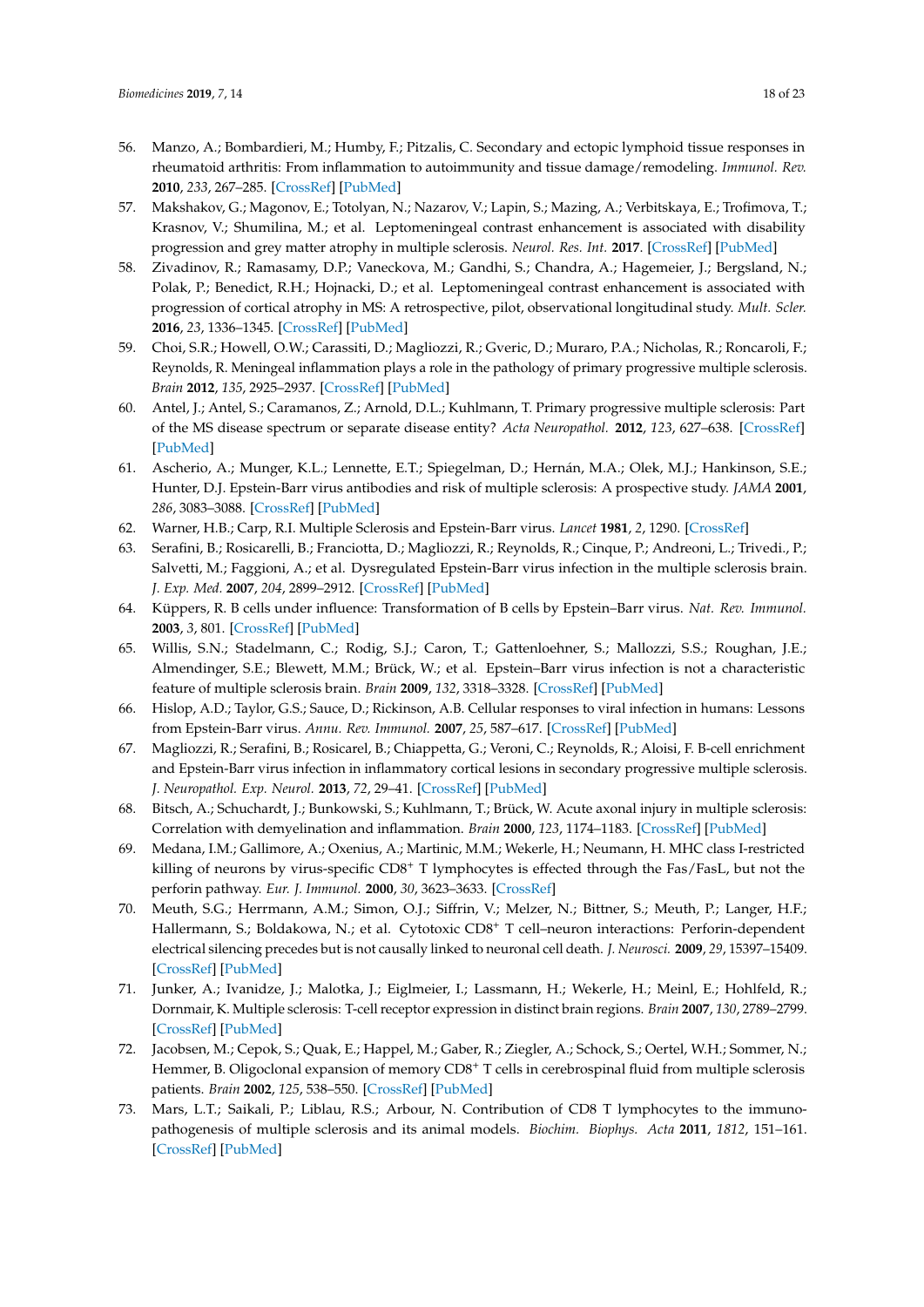- <span id="page-18-0"></span>74. Kuhlmann, T.; Lingfeld, G.; Bitsch, A.; Schuchardt, J.; Brück, W. Acute axonal damage in multiple sclerosis is most extensive in early disease stages and decreases over time. *Brain* **2002**, *125*, 2202–2212. [\[CrossRef\]](http://dx.doi.org/10.1093/brain/awf235) [\[PubMed\]](http://www.ncbi.nlm.nih.gov/pubmed/12244078)
- <span id="page-18-1"></span>75. Ferguson, B.; Matyszak, M.K.; Esiri, M.M.; Perry, V.H. Axonal damage in acute multiple sclerosis lesions. *Brain* **1997**, *120*, 393–399. [\[CrossRef\]](http://dx.doi.org/10.1093/brain/120.3.393) [\[PubMed\]](http://www.ncbi.nlm.nih.gov/pubmed/9126051)
- <span id="page-18-2"></span>76. Höftberger, R.; Aboul-Enein, F.; Brueck, W.; Lucchinetti, C.; Rodriguez, M.; Schmidbauer, M.; Jellinger, K.; Lassmann, H. Expression of major histocompatibility complex class l molecules on the different cell types in multiple sclerosis lesions. *Brain Pathol.* **2004**, *14*, 43–50. [\[CrossRef\]](http://dx.doi.org/10.1111/j.1750-3639.2004.tb00496.x) [\[PubMed\]](http://www.ncbi.nlm.nih.gov/pubmed/14997936)
- <span id="page-18-3"></span>77. Huse, M.; Quann, E.J.; Davis, M.M. Shouts, whispers and the kiss of death: Directional secretion in T cells. *Nat. Immunol.* **2008**, *9*, 1105. [\[CrossRef\]](http://dx.doi.org/10.1038/ni.f.215) [\[PubMed\]](http://www.ncbi.nlm.nih.gov/pubmed/18800163)
- <span id="page-18-4"></span>78. Mizuno, T.; Zhang, G.; Takeuchi, H.; Kawanokuchi, J.; Wang, J.; Sonobe, Y.; Jin, S.; Takada, N.; Komatsu, Y.; Suzumura, A. Interferon-γ directly induces neurotoxicity through a neuron specific, calcium-permeable complex of IFN-γ receptor and AMPA GluR1 receptor. *FASEB J.* **2008**, *22*, 1797–1806. [\[CrossRef\]](http://dx.doi.org/10.1096/fj.07-099499) [\[PubMed\]](http://www.ncbi.nlm.nih.gov/pubmed/18198214)
- <span id="page-18-5"></span>79. Venters, H.D.; Dantzer, R.; Kelley, K.W. A new concept in neurodegeneration: TNFα is a silencer of survival signals. *Trend Neurosci.* **2000**, *23*, 175–180. [\[CrossRef\]](http://dx.doi.org/10.1016/S0166-2236(99)01533-7)
- <span id="page-18-6"></span>80. Wang, T.; Allie, R.; Conant, K.; Haughey, N.; Turchan-Chelowo, J.; Hahn, K.; Rosen, A.; Steiner, J.; Keswani, S.; Jones, M.; et al. Granzyme B mediates neurotoxicity through a G-protein-coupled receptor. *FASEB J.* **2006**, *20*, 1209–1211. [\[CrossRef\]](http://dx.doi.org/10.1096/fj.05-5022fje) [\[PubMed\]](http://www.ncbi.nlm.nih.gov/pubmed/16636104)
- <span id="page-18-7"></span>81. Giuliani, F.; Goodyer, C.G.; Antel, J.P.; Yong, V.W. Vulnerability of human neurons to T cell-mediated cytotoxicity. *J. Immunol.* **2003**, *171*, 368–379. [\[CrossRef\]](http://dx.doi.org/10.4049/jimmunol.171.1.368) [\[PubMed\]](http://www.ncbi.nlm.nih.gov/pubmed/12817020)
- <span id="page-18-8"></span>82. Raveney, B.J.E.; Oki, O.; Hohjoh, H.; Nakamura, M.; Sato, W.; Murata, M.; Yamamura, T. Eomesoderminexpressing T-helper cells are essential for chronic neuroinflammation. *Nat. Commun.* **2015**, *6*, 8437. [\[CrossRef\]](http://dx.doi.org/10.1038/ncomms9437) [\[PubMed\]](http://www.ncbi.nlm.nih.gov/pubmed/26436530)
- <span id="page-18-9"></span>83. Broux, B.; Markovic-Plese, S.; Stinissen, P.; Hellings, N. Pathogenic features of CD4+CD28- T cells in immune disorders. *Trends Mol. Med.* **2012**, *18*, 446–453. [\[CrossRef\]](http://dx.doi.org/10.1016/j.molmed.2012.06.003) [\[PubMed\]](http://www.ncbi.nlm.nih.gov/pubmed/22784556)
- <span id="page-18-10"></span>84. Kovalcsik, E.; Antunes, R.F.; Baruah, P.; Kaski, J.C.; Dumitriu, J.E. Proteasome-mediated reduction in proapoptotic molecule Bim renders CD4+CD28<sup>null</sup> T cell resistant to apoptosis in acute coronary syndrome. *Circulation* **2015**, *131*, 709–720. [\[CrossRef\]](http://dx.doi.org/10.1161/CIRCULATIONAHA.114.013710) [\[PubMed\]](http://www.ncbi.nlm.nih.gov/pubmed/25527700)
- <span id="page-18-11"></span>85. Thewissen, M.; Somers, V.; Hellings, N.; Fraussen, J.; Damoiseaux, J.; Stinissen, P. CD4<sup>+</sup>CD28<sup>null</sup> T cells in autoimmune disease: Pathogenic features and decreased susceptibility to immunoregualtion. *J. Immunol.* **2007**, *179*, 6514–6523. [\[CrossRef\]](http://dx.doi.org/10.4049/jimmunol.179.10.6514) [\[PubMed\]](http://www.ncbi.nlm.nih.gov/pubmed/17982040)
- <span id="page-18-12"></span>86. Markovic-Plese, S.; Cortese, I.; Wandinger, K.P.; McFarland, H.F.; Martin, R. CD4+CD28 costimualtionindependent T cells in multiple sclerosis. *J. Clin. Investig.* **2001**, *108*, 1185–1194. [\[CrossRef\]](http://dx.doi.org/10.1172/JCI200112516) [\[PubMed\]](http://www.ncbi.nlm.nih.gov/pubmed/11602626)
- <span id="page-18-13"></span>87. Scholz, C.; Patton, K.T.; Anderson, D.E.; Freeman, G.J.; Hafler, D.A. Expansion of autoreactive T cells in multiple sclerosis is independent of exogenous B7 costimulation. *J. Immunol.* **1998**, *160*, 1532–1538. [\[PubMed\]](http://www.ncbi.nlm.nih.gov/pubmed/9570577)
- <span id="page-18-14"></span>88. Dumitriu, I.E.; Araguás, E.T.; Baboorian, C.; Kaski, J.C. CD4<sup>+</sup>CD28<sup>null</sup> T cells in coronary artery disease: When helpers become killers. *Cardiovasc. Res.* **2009**, *81*, 11–19. [\[CrossRef\]](http://dx.doi.org/10.1093/cvr/cvn248)
- <span id="page-18-15"></span>89. Peeters, L.M.; Vanheusden, M.; Somers, V.; Van Wijmeersch, B.; Stinissen, P.; Broux, B.; Hellings, N. Cytotoxic CD4<sup>+</sup> T cells drive multiple sclerosis progression. *Front. Immunol.* **2017**, *8*, 1160. [\[CrossRef\]](http://dx.doi.org/10.3389/fimmu.2017.01160)
- <span id="page-18-16"></span>90. Schmidt, D.; Goronzy, J.J.; Weyand, C.M. CD4<sup>+</sup> CD7<sup>−</sup> CD28<sup>−</sup> T cells are expanded in rheumatoid arthritis and are characterized by autoreactivity. *J. Clin. Investig.* **1996**, *97*, 2027–2037. [\[CrossRef\]](http://dx.doi.org/10.1172/JCI118638)
- <span id="page-18-17"></span>91. Lassmann, H. Multiple sclerosis: Lessons from molecular neuropathology. *Exp. Neurol.* **2014**, *262*, 2–7. [\[CrossRef\]](http://dx.doi.org/10.1016/j.expneurol.2013.12.003) [\[PubMed\]](http://www.ncbi.nlm.nih.gov/pubmed/24342027)
- <span id="page-18-18"></span>92. Kigerl, K.A.; de Rivero Vaccari, J.P.; Dietrich, W.D.; Popovich, P.G.; Keane, R.W. Pattern recognition recpetors and central nervous system repair. *Exp. Neurol.* **2014**, *258*, 5–16. [\[CrossRef\]](http://dx.doi.org/10.1016/j.expneurol.2014.01.001) [\[PubMed\]](http://www.ncbi.nlm.nih.gov/pubmed/25017883)
- <span id="page-18-19"></span>93. De Groot, C.J.A.; Bergers, E.; Kamphorst, W.; Ravid, R.; Polman, C.H.; Barkhof, F.; van der Valk, P. Post-mortem MRI-guided sampling of multiple sclerosis brain lesions: Increased yield of active demyelinating and (p) reactive lesions. *Brain* **2001**, *124*, 1635–1645. [\[CrossRef\]](http://dx.doi.org/10.1093/brain/124.8.1635) [\[PubMed\]](http://www.ncbi.nlm.nih.gov/pubmed/11459754)
- <span id="page-18-20"></span>94. Singh, S.; Metz, I.; Amor, S.; van der Valk, P.; Stadelmann, C.; Brück, W. Microglial nodules in early multiple sclerosis white matter are associated with degenerating axons. *Acta Neuropathol.* **2013**, *125*, 595–608. [\[CrossRef\]](http://dx.doi.org/10.1007/s00401-013-1082-0) [\[PubMed\]](http://www.ncbi.nlm.nih.gov/pubmed/23354834)
- <span id="page-18-21"></span>95. Correale, J. The role of microglial activation in disease progression. *Mult. Scler.* **2014**, *20*, 1288–1295. [\[CrossRef\]](http://dx.doi.org/10.1177/1352458514533230) [\[PubMed\]](http://www.ncbi.nlm.nih.gov/pubmed/24812046)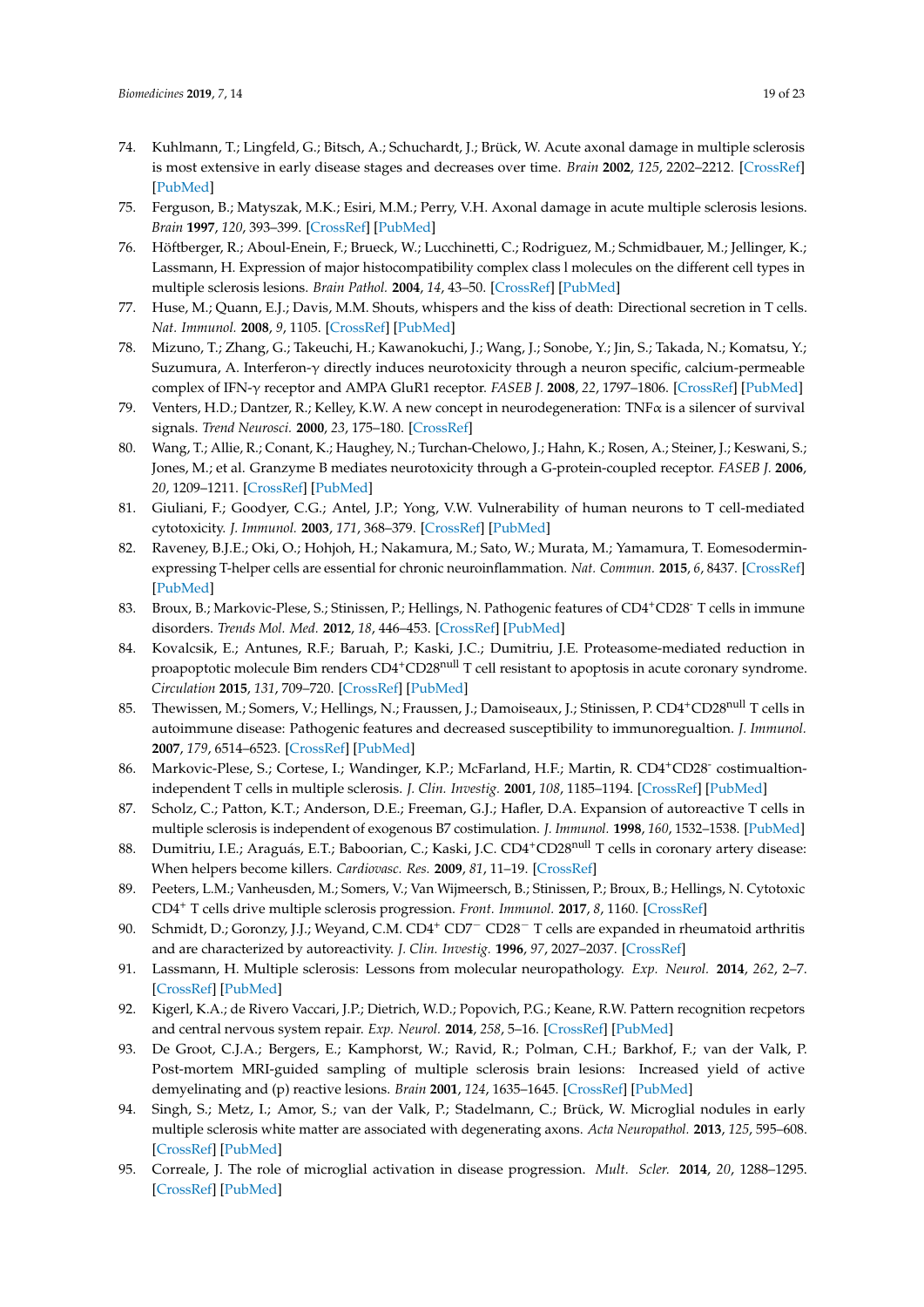- <span id="page-19-0"></span>96. Campbell, G.R.; Ziabreva, I.; Ziabreva, I.; Reeve, A.K.; Krishnan, K.J.; Reynolds, R.; Howell, O.; Lassmann, H.; Turnbull, D.M.; Mahad, D.J. Mitochondrial DNA deletions and neurodegeneration in multiple sclerosis. *Ann. Neurol.* **2011**, *69*, 481–492. [\[CrossRef\]](http://dx.doi.org/10.1002/ana.22109)
- <span id="page-19-1"></span>97. Nikić, I.; Merkler, D.; Sorbara, C.; Brinkoetter, M.; Kreutzfeldt, M.; Bareyre, F.M.; Brück, W.; Bishop, D.; Misgeld, T.; Kerschensteiner, M. A reversible form of axon damage in experimental autoimmune encephalomyelitis and multiple sclerosis. *Nat. Med.* **2011**, *17*, 495. [\[CrossRef\]](http://dx.doi.org/10.1038/nm.2324)
- <span id="page-19-2"></span>98. Hametner, S.; Wimmer, I.; Haider, L.; Pfeifenbring, S.; Brück, W.; Lassmann, H. Iron and neurodegeneration in the multiple sclerosis brain. *Ann. Neurol.* **2013**, *74*, 848–861. [\[CrossRef\]](http://dx.doi.org/10.1002/ana.23974)
- <span id="page-19-3"></span>99. Politis, M.; Su, P.; Piccini, P. Imaging of microglia in patients with neurodegenerative disorders. *Front. Pharmacol.* **2012**, *3*, 96. [\[CrossRef\]](http://dx.doi.org/10.3389/fphar.2012.00096)
- <span id="page-19-4"></span>100. Cosenza-Nashat, M.; Zhao, M.L.; Suh, H.S.; Morgan, J.; Natividad., R.; Morgello, S.; Lee, S.C. Expression of the translocator protein of 18 kDa by microglia, macrophages and astrocytes based on immunohistochemical localization in abnormal human brain. *Neuropathol. Appl. Neurobiol.* **2009**, *35*, 306–328. [\[CrossRef\]](http://dx.doi.org/10.1111/j.1365-2990.2008.01006.x)
- <span id="page-19-5"></span>101. Maeda, J.; Higuchi, M.; Inaji, M.; Ji, B.; Haneda, E.; Okauchi, T.; Zhang, M.R.; Suzuki, K.; Suhara, T. Phase-dependent roles of reactive microglia and astrocytes in nervous system injury as delineated by imaging of peripheral benzodiazepine receptor. *Brain Res.* **2007**, *1157*, 100–111. [\[CrossRef\]](http://dx.doi.org/10.1016/j.brainres.2007.04.054) [\[PubMed\]](http://www.ncbi.nlm.nih.gov/pubmed/17540348)
- <span id="page-19-6"></span>102. Banati, R.B.; Newcombe, J.; Gunn, R.N.; Cagnin, A.; Turkheimer, F.; Heppner, F.; Price, G.; Wegner, F.; Giovannoni, G.; Miller, D.H.; et al. The peripheral benzodiazepine binding site in the brain in multiple sclerosis: Quantitative in vivo imaging of microglia as a measure of disease activity. *Brain* **2000**, *123*, 2321–2337. [\[CrossRef\]](http://dx.doi.org/10.1093/brain/123.11.2321) [\[PubMed\]](http://www.ncbi.nlm.nih.gov/pubmed/11050032)
- <span id="page-19-7"></span>103. Versijpt, J.; Debruyne, J.C.; Van Laere, K.J.; De Vos, F.; Keppens, J.; Strijckmans, K.; Achten, E.; Slegers, G.; Dierckx, R.A.; Korf, J.; et al. Microglial imaging with positron emission tomography and atrophy measurements with magnetic resonance imaging in multiple sclerosis: A correlative study. *Mult. Scler.* **2005**, *11*, 127–134. [\[CrossRef\]](http://dx.doi.org/10.1191/1352458505ms1140oa) [\[PubMed\]](http://www.ncbi.nlm.nih.gov/pubmed/15794383)
- <span id="page-19-8"></span>104. Politis, M.; Giannetti, P.; Su, P.; Turkheimer, F.; Keihaninejad, S.; Wu, K.; Waldman, A.; Malik, O.; Matthews, P.M.; Reynolds, R.; et al. Increased PK11195 PET binding in the cortex of patients with MS correlates with disability. *Neurology* **2012**, *79*, 523–530. [\[CrossRef\]](http://dx.doi.org/10.1212/WNL.0b013e3182635645) [\[PubMed\]](http://www.ncbi.nlm.nih.gov/pubmed/22764258)
- <span id="page-19-9"></span>105. Airas, L.; Nylund, M.; Rissanen, E. Evaluation of Microglial Activation in Multiple Sclerosis Patients Using Positron Emission Tomography. *Front. Neurol.* **2018**, *9*, 181. [\[CrossRef\]](http://dx.doi.org/10.3389/fneur.2018.00181) [\[PubMed\]](http://www.ncbi.nlm.nih.gov/pubmed/29632509)
- <span id="page-19-10"></span>106. Sharma, R.; Fischer, M.T.; Bauer, J.; Felts, P.A.; Smith, K.J.; Misu, T.; Fujihara, K.; Bradl, M.; Lassmann, H. Inflammation induced by innate immunity in the central nervous system leads to primary astrocyte dysfunction followed by demyelination. *Acta Neuropathol.* **2010**, *120*, 223–236. [\[CrossRef\]](http://dx.doi.org/10.1007/s00401-010-0704-z) [\[PubMed\]](http://www.ncbi.nlm.nih.gov/pubmed/20532539)
- <span id="page-19-11"></span>107. Grinnell, A.D.; Chen, B.M.; Kashani, A.; Lin, J.; Suzuki, K.; Kidokoro, Y. The role of integrins in the modulation of neurotransmitter release from motor nerve terminals by stretch and hypertonicity. *J. Neurocytol.* **2003**, *32*, 489–503. [\[CrossRef\]](http://dx.doi.org/10.1023/B:NEUR.0000020606.58265.b5) [\[PubMed\]](http://www.ncbi.nlm.nih.gov/pubmed/15034249)
- <span id="page-19-12"></span>108. Cuddapah, V.A.; Robel, S.; Watkins, S.; Sontheimer, H. A neurocentric perspective on glioma invasion. *Nat. Rev. Neurosci.* **2014**, *15*, 455. [\[CrossRef\]](http://dx.doi.org/10.1038/nrn3765) [\[PubMed\]](http://www.ncbi.nlm.nih.gov/pubmed/24946761)
- <span id="page-19-13"></span>109. Goddard, D.R.; Berry, M.; Butt, A.M. In vivo actions of fibroblast growth factor-2 and insulin-like growth factor-I on oligodendrocyte development and myelination in the central nervous system. *J. Neurosci. Res.* **1999**, *57*, 74–85. [\[CrossRef\]](http://dx.doi.org/10.1002/(SICI)1097-4547(19990701)57:1<74::AID-JNR8>3.0.CO;2-O)
- <span id="page-19-14"></span>110. Sherman, L.S.; Struve, J.N.; Rangwala, R.; Wallingford, N.M.; Tuohy, T.M.; Kuntz, C., 4th. Hyaluronate-based extracellular matrix: Keeping glia in their place. *Glia* **2002**, *38*, 93–102. [\[CrossRef\]](http://dx.doi.org/10.1002/glia.10053)
- <span id="page-19-15"></span>111. Soilu-Hänninen, M.; Laaksonen, M.; Hänninen, A.; Erälinna, J.P.; Panelius, M. Downregulation of VLA-4 on T cells as a marker of long term treatment response to interferon beta-1a in MS. *J. Neuroimmunol.* **2005**, *167*, 175–182. [\[CrossRef\]](http://dx.doi.org/10.1016/j.jneuroim.2005.06.022) [\[PubMed\]](http://www.ncbi.nlm.nih.gov/pubmed/16087245)
- <span id="page-19-16"></span>112. Johnson-Green, P.C.; Dow, K.E.; Riopelle, R.J. Characterization of glycosaminoglycans produced by primary astrocytes in vitro. *Glia* **1991**, *4*, 314–321. [\[CrossRef\]](http://dx.doi.org/10.1002/glia.440040309)
- <span id="page-19-17"></span>113. Bradbury, E.J.; Moon, L.D.; Popat, R.J.; King, V.R.; Bennett, G.S.; Patel, P.N.; Fawcett, J.W.; McMahon, S.B. Chondroitinase ABC promotes functional recovery after spinal cord injury. *Nature* **2002**, *416*, 636. [\[CrossRef\]](http://dx.doi.org/10.1038/416636a) [\[PubMed\]](http://www.ncbi.nlm.nih.gov/pubmed/11948352)
- <span id="page-19-18"></span>114. Yiu, G.; He, Z. Glial inhibition of CNS axon regeneration. *Nat. Rev. Neurosci.* **2006**, *7*, 617. [\[CrossRef\]](http://dx.doi.org/10.1038/nrn1956) [\[PubMed\]](http://www.ncbi.nlm.nih.gov/pubmed/16858390)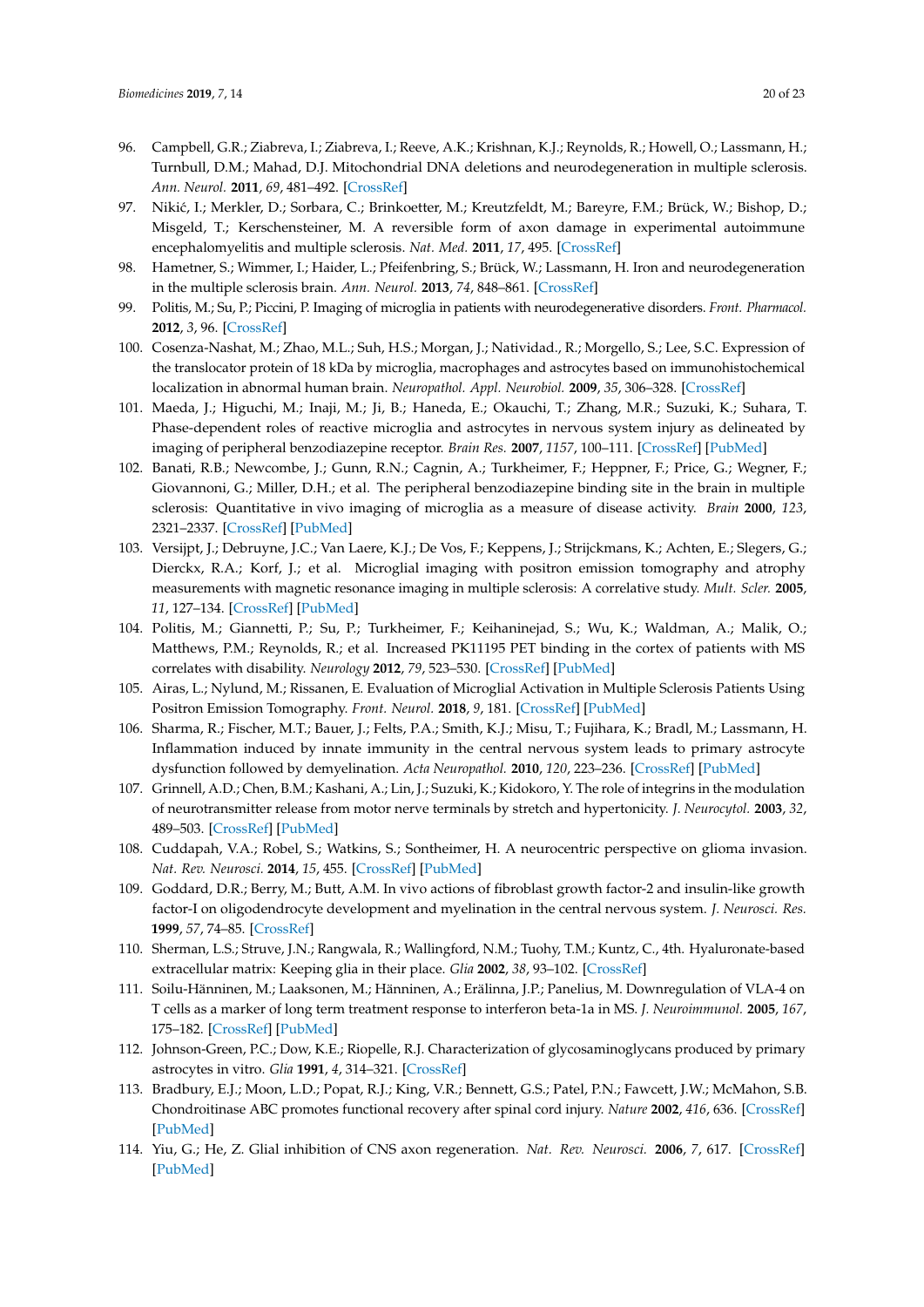- <span id="page-20-0"></span>115. Fujita, Y.; Takashima, R.; Endo, S.; Takai, T.; Yamashita, T. The p75 receptor mediates axon growth inhibition through an association with PIR-B. *Cell Death Dis.* **2011**, *2*, e198. [\[CrossRef\]](http://dx.doi.org/10.1038/cddis.2011.85) [\[PubMed\]](http://www.ncbi.nlm.nih.gov/pubmed/21881600)
- <span id="page-20-1"></span>116. Gimenez, M.A.T.; Sim, J.E.; Russell, J.H. TNFR1-dependent VCAM-1 expression by astrocytes exposes the CNS to destructive inflammation. *J. Neuroimmunol.* **2004**, *151*, 116–125. [\[CrossRef\]](http://dx.doi.org/10.1016/j.jneuroim.2004.02.012) [\[PubMed\]](http://www.ncbi.nlm.nih.gov/pubmed/15145610)
- <span id="page-20-2"></span>117. Sobel, R.A.; Mitchell, M.E.; Fondren, G. Intercellular adhesion molecule-1 (ICAM-1) in cellular immune reactions in the human central nervous system. *Am. J. Pathol.* **1990**, *136*, 1309.
- <span id="page-20-4"></span><span id="page-20-3"></span>118. Dong, Y.; Benveniste, E.N. Immune function of astrocytes. *Glia* **2001**, *36*, 180–190. [\[CrossRef\]](http://dx.doi.org/10.1002/glia.1107)
- 119. DeWitt, D.A.; Perry, G.; Cohen, M.; Doller, C.; Silver, J. Astrocytes regulate microglial phagocytosis of senile plaque cores of Alzheimer's disease. *Exp. Neurol.* **1998**, *149*, 329–340. [\[CrossRef\]](http://dx.doi.org/10.1006/exnr.1997.6738)
- <span id="page-20-5"></span>120. Mayo, L.; Trauger, S.A.; Blain, M.; Nadeau, M.; Patel, B.; Alvarez, J.I.; Mascanfroni, I.D.; Yeste, A.; Kivisäkk, P.; Kallas, K.; et al. Regulation of astrocyte activation by glycolipids drives chronic CNS inflammation. *Nat. Med.* **2014**, *20*, 1147. [\[CrossRef\]](http://dx.doi.org/10.1038/nm.3681)
- <span id="page-20-6"></span>121. Pannu, R.; Won, J.S.; Khan, M.; Singh, A.K.; Singh, I. A novel role of lactosylceramide in the regulation of lipopolysaccharide/interferon-γ-mediated inducible nitric oxide synthase gene expression: Implications for neuroinflammatory diseases. *J. Neurosci.* **2004**, *24*, 5942–5954. [\[CrossRef\]](http://dx.doi.org/10.1523/JNEUROSCI.1271-04.2004) [\[PubMed\]](http://www.ncbi.nlm.nih.gov/pubmed/15229242)
- <span id="page-20-7"></span>122. Krumbholz, M.; Theil, D.; Cepok, S.; Hemmer, B.; Kivisäkk, P.; Ransohoff, R.M.; Hofbauer, M.; Farina, C.; Derfuss, T.; Hartle, C.; et al. Chemokines in multiple sclerosis: CXCL12 and CXCL13 up-regulation is differentially linked to CNS immune cell recruitment. *Brain* **2005**, *129*, 200–211. [\[CrossRef\]](http://dx.doi.org/10.1093/brain/awh680) [\[PubMed\]](http://www.ncbi.nlm.nih.gov/pubmed/16280350)
- <span id="page-20-8"></span>123. Chastain, E.M.; D'Anne, S.D.; Rodgers, J.M.; Miller, S.D. The role of antigen presenting cells in multiple sclerosis. *Biochim. Biophys. Acta* **2011**, *1812*, 265–274. [\[CrossRef\]](http://dx.doi.org/10.1016/j.bbadis.2010.07.008) [\[PubMed\]](http://www.ncbi.nlm.nih.gov/pubmed/20637861)
- <span id="page-20-9"></span>124. Kort, J.J.; Kawamura, K.; Fugger, L.; Weissert, R.; Forsthuber, T.G. Efficient presentation of myelin oligodendrocyte glycoprotein peptides but not protein by astrocytes from HLA-DR2 and HLA-DR4 transgenic mice. *J. Neuroimmunol.* **2006**, *173*, 23–34. [\[CrossRef\]](http://dx.doi.org/10.1016/j.jneuroim.2005.11.014) [\[PubMed\]](http://www.ncbi.nlm.nih.gov/pubmed/16386804)
- <span id="page-20-10"></span>125. Bal-Price, A.; Brown, G.C. Inflammatory neurodegeneration mediated by nitric oxide from activated glia-inhibiting neuronal respiration, causing glutamate release and excitotoxicity. *J. Neurosci.* **2001**, *21*, 6480–6491. [\[CrossRef\]](http://dx.doi.org/10.1523/JNEUROSCI.21-17-06480.2001) [\[PubMed\]](http://www.ncbi.nlm.nih.gov/pubmed/11517237)
- <span id="page-20-11"></span>126. Hamby, M.E.; Hewett, J.A.; Hewett, S.J. TGF-β1 potentiates astrocytic nitric oxide production by expanding the population of astrocytes that express NOS-2. *Glia* **2006**, *54*, 566–577. [\[CrossRef\]](http://dx.doi.org/10.1002/glia.20411) [\[PubMed\]](http://www.ncbi.nlm.nih.gov/pubmed/16921522)
- <span id="page-20-12"></span>127. Lee, S.J.; Benveniste, E.N. Adhesion molecule expression and regulation on cells of the central nervous system. *J. Neuroimmunol.* **1999**, *98*, 77–88. [\[CrossRef\]](http://dx.doi.org/10.1016/S0165-5728(99)00084-3)
- <span id="page-20-13"></span>128. Stojanovic, I.R.; Kostic, M.; Ljubisavljevic, S. The role of glutamate and its receptors in multiple sclerosis. *J. Neural Transm.* **2014**, *121*, 945–955. [\[CrossRef\]](http://dx.doi.org/10.1007/s00702-014-1188-0)
- <span id="page-20-14"></span>129. Kumar, P.; Kalonia, H.; Kumar, A. Possible GABAergic mechanism in the neuroprotective effect of gabapentin and lamotrigine against 3-nitropropionic acid induced neurotoxicity. *Eur. J. Pharmacol.* **2012**, *674*, 265–274. [\[CrossRef\]](http://dx.doi.org/10.1016/j.ejphar.2011.11.030)
- <span id="page-20-15"></span>130. Rossi, S.; Motta, C.; Studer, V.; Barbieri, F.; Buttari, F.; Bergami, A.; Sancesario, G.; Bernardini, S.; De Angelis, G.; Martino, G.; et al. Tumor necrosis factor is elevated in progressive multiple sclerosis and causes excitotoxic neurodegeneration. *Mult. Scler.* **2014**, *20*, 304–312. [\[CrossRef\]](http://dx.doi.org/10.1177/1352458513498128)
- <span id="page-20-16"></span>131. Matute, C. Excitotoxicity in glial cells. *Proc. Natl. Acad. Sci. USA* **1997**, *94*, 8830–8835. [\[CrossRef\]](http://dx.doi.org/10.1073/pnas.94.16.8830) [\[PubMed\]](http://www.ncbi.nlm.nih.gov/pubmed/9238063)
- <span id="page-20-17"></span>132. Nicholls, D.G. Mitochondrial dysfunction and glutamate excitotoxicity studied in primary neuronal cultures. *Curr. Mol. Med.* **2004**, *4*, 149–177. [\[CrossRef\]](http://dx.doi.org/10.2174/1566524043479239) [\[PubMed\]](http://www.ncbi.nlm.nih.gov/pubmed/15032711)
- <span id="page-20-18"></span>133. Correale, J.; Farez, M.F. The role of astrocytes in multiple sclerosis progression. *Front. Neurol.* **2015**, *6*, 180. [\[CrossRef\]](http://dx.doi.org/10.3389/fneur.2015.00180) [\[PubMed\]](http://www.ncbi.nlm.nih.gov/pubmed/26347709)
- <span id="page-20-19"></span>134. Williams, A.; Piaton, G.; Lubetzki, C. Astrocytes—friends or foes in multiple sclerosis? *Glia* **2007**, *55*, 1300–1312. [\[CrossRef\]](http://dx.doi.org/10.1002/glia.20546) [\[PubMed\]](http://www.ncbi.nlm.nih.gov/pubmed/17626262)
- <span id="page-20-20"></span>135. Frischer, J.M.; Bramow, S.; Dal-Bianco, A.; Lucchinetti, C.F.; Rauschka, H.; Schmidbauer, M.; Laursen, H.; Sorensen, P.S.; Lassmann, H. The relation between inflammation and neurodegeneration in multiple sclerosis brains. *Brain* **2009**, *132*, 1175–1182. [\[CrossRef\]](http://dx.doi.org/10.1093/brain/awp070) [\[PubMed\]](http://www.ncbi.nlm.nih.gov/pubmed/19339255)
- <span id="page-20-21"></span>136. Haider, L.; Fischer, M.T.; Frischer, J.M.; Bauer, J.; Höftberger, R.; Botond, G.; Esterbauer, H.; Binder, C.J.; Witztum, J.L.; Lassmann, H. Oxidative damage in multiple sclerosis lesions. *Brain* **2011**, *134*, 1914–1924. [\[CrossRef\]](http://dx.doi.org/10.1093/brain/awr128)
- <span id="page-20-22"></span>137. Mahad, D.J.; Ziabreva, I.; Campbell, G.; Lax, N.; White, K.; Hanson, P.S.; Lassmann, H.; Turnbull, D.M. Mitochondrial changes within axons in multiple Sclerosis. *Brain* **2009**, *132*, 1161–1174. [\[CrossRef\]](http://dx.doi.org/10.1093/brain/awp046)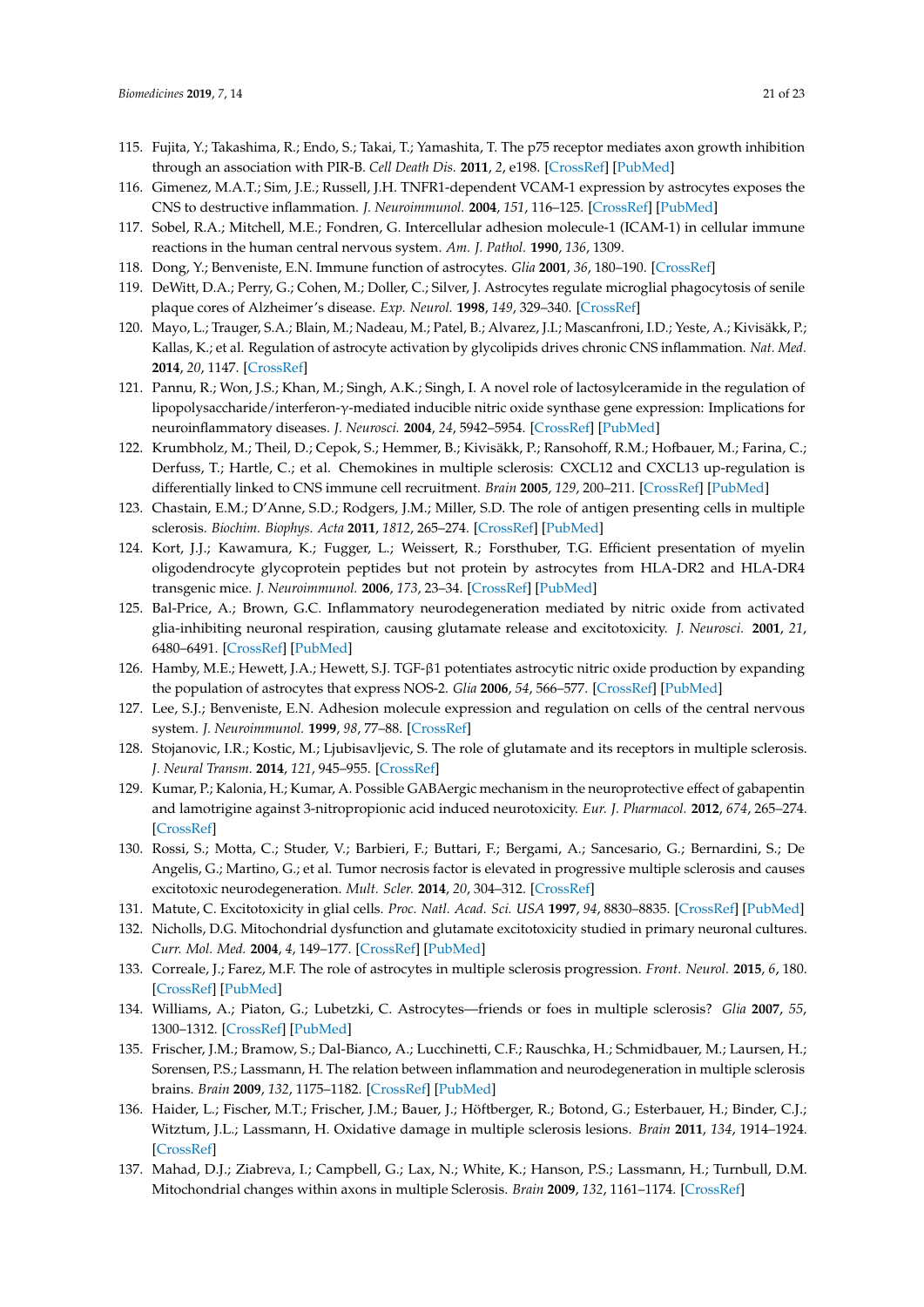- <span id="page-21-0"></span>138. Campbell, G.R.; Worrall, J.T.; Mahad, D.J. The central role of mitochondria in axonal degeneration in multiple sclerosis. *Mult. Scler.* **2014**, *20*, 1806–1813. [\[CrossRef\]](http://dx.doi.org/10.1177/1352458514544537)
- <span id="page-21-1"></span>139. Hirokawa, N.; Niwa, S.; Tanaka, Y. Molecular motors in neurons: Transport mechanisms and roles in brain function, development and disease. *Neuron* **2010**, *68*, 610–638. [\[CrossRef\]](http://dx.doi.org/10.1016/j.neuron.2010.09.039)
- <span id="page-21-2"></span>140. Campbell, G.; Mahad, D. Neurodegeneration in progressive multiple sclerosis. *Cold Spring Harb. Perspect. Med.* **2018**, *8*. [\[CrossRef\]](http://dx.doi.org/10.1101/cshperspect.a028985)
- <span id="page-21-3"></span>141. Hares, K.; Kemp, K.; Rice, C.; Gray, E.; Scolding, N.; Wilkins, A. Reduced axonal motor protein expression in non-lesional grey matter in multiple sclerosis. *Mult. Scler.* **2014**, *20*, 812–821. [\[CrossRef\]](http://dx.doi.org/10.1177/1352458513508836) [\[PubMed\]](http://www.ncbi.nlm.nih.gov/pubmed/24144874)
- <span id="page-21-4"></span>142. Friese, M.A.; Schattling, B.; Fugger, L. Mechanisms of neurodegeneration and axonal dysfunction in multiple sclerosis. *Nat. Rev. Neurol.* **2014**, *10*, 225–238. [\[CrossRef\]](http://dx.doi.org/10.1038/nrneurol.2014.37) [\[PubMed\]](http://www.ncbi.nlm.nih.gov/pubmed/24638138)
- <span id="page-21-5"></span>143. Murphy, M.P. How mitochondria produce reactive oxygen species. *Biochem. J.* **2009**, *417*, 1–13. [\[CrossRef\]](http://dx.doi.org/10.1042/BJ20081386) [\[PubMed\]](http://www.ncbi.nlm.nih.gov/pubmed/19061483)
- <span id="page-21-6"></span>144. Craner, M.J.; Hains, B.C.; Lo, A.C.; Black, J.A.; Waxman, S.G. Co-localization of sodium channel Na<sub>v</sub>1. 6 and the sodium-calcium exchanger at sites of axonal injury in the spinal cord in EAE. *Brain* **2004**, *127*, 294–303. [\[CrossRef\]](http://dx.doi.org/10.1093/brain/awh032) [\[PubMed\]](http://www.ncbi.nlm.nih.gov/pubmed/14662515)
- <span id="page-21-7"></span>145. Craner, M.J.; Newcombe, J.; Black, J.A.; Hartle, C.; Cuzner, M.L.; Waxman, S.G. Molecualr changes in neurons in multiple sclerosis: Altered axonal expression of  $Na<sub>v</sub>1.2$  and  $Na<sub>v</sub>1.6$  sodium channels and  $Na<sup>+</sup>/Ca<sup>2+</sup>$ exchanger. *Proc. Natl. Acad. Sci. USA* **2004**, *101*, 8168–8173. [\[CrossRef\]](http://dx.doi.org/10.1073/pnas.0402765101) [\[PubMed\]](http://www.ncbi.nlm.nih.gov/pubmed/15148385)
- <span id="page-21-8"></span>146. Rush, A.M.; Dib-Hajj, S.D.; Waxman, S.G. Electrophysiological properties of two axonal sodium channels, Nav1. 2 and Nav1. 6, expressed in mouse spinal sensory neurons. *J. Physiol.* **2005**, *564*, 803–815. [\[CrossRef\]](http://dx.doi.org/10.1113/jphysiol.2005.083089) [\[PubMed\]](http://www.ncbi.nlm.nih.gov/pubmed/15760941)
- <span id="page-21-9"></span>147. Stys, P.K. General mechanisms of axonal damage and its prevention. *J. Neurol. Sci.* **2005**, *233*, 3–13. [\[CrossRef\]](http://dx.doi.org/10.1016/j.jns.2005.03.031)
- <span id="page-21-10"></span>148. Kornek, B.; Storch, M.K.; Bauer, J.; Djamshidian, A.; Weissert, R.; Wallstroem, E.; Stefferl, A.; Zimprich, F.; Olsson, T.; Linington, C.; et al. Distribution of a calcium channel subunit in dystrophic axons in multiple sclerosis and experimental autoimmune encephalomyelitis. *Brain* **2001**, *124*, 1114–1124. [\[CrossRef\]](http://dx.doi.org/10.1093/brain/124.6.1114)
- <span id="page-21-11"></span>149. Strirling, D.P.; Stys, P.K. Mechanisms of axonal injury: Intermodal nanocomplexes and calcium deregulation. *Trends Mol. Med.* **2010**, *16*, 160–170. [\[CrossRef\]](http://dx.doi.org/10.1016/j.molmed.2010.02.002)
- <span id="page-21-12"></span>150. Khalil, M.; Teunissen, C.E.; Otto, M.; Piehl, F.; Sormani, M.P.; Gattringer, T.; Barro, C.; Kappos, L.; Comabella, M.; Fazekas, F.; et al. Neurofilaments as biomarkers in neurological disorders. *Nat. Rev. Neurol.* **2018**, *14*, 577–589. [\[CrossRef\]](http://dx.doi.org/10.1038/s41582-018-0058-z)
- <span id="page-21-13"></span>151. Lycke, J.N.; Karlsson, J.E.; Andersen, O.; Rosengren, L.E. Neurofilament protein in cerebrospinal fluid: A potential marker of activity in multiple sclerosis. *J. Neurol. Neurosurg. Psychiatry* **1998**, *64*, 402–404. [\[CrossRef\]](http://dx.doi.org/10.1136/jnnp.64.3.402) [\[PubMed\]](http://www.ncbi.nlm.nih.gov/pubmed/9527161)
- <span id="page-21-14"></span>152. Rosengren, L.E.; Karlsson, J.E.; Karlsson, J.O.; Persson, L.I.; Wikkelsø, C. Patients with amyotrophic lateral sclerosis and other neurodegenerative diseases have increased levels of neurofilament protein in CSF. *J. Neurochem.* **1996**, *67*, 2013–2018. [\[CrossRef\]](http://dx.doi.org/10.1046/j.1471-4159.1996.67052013.x) [\[PubMed\]](http://www.ncbi.nlm.nih.gov/pubmed/8863508)
- <span id="page-21-15"></span>153. Novakova, L.; Axelsson, M.; Khademi, M.; Zetterberg, H.; Blennow, K.; Malmeström, C.; Piehl, F.; Olsson, T.; Lycke, J. Cerebrospinal fluid biomarkers of inflammation and degeneration as measures of fingolimod efficacy in multiple Sclerosis. *Mult. Scler.* **2017**, *23*, 62–71. [\[CrossRef\]](http://dx.doi.org/10.1177/1352458516639384) [\[PubMed\]](http://www.ncbi.nlm.nih.gov/pubmed/27003946)
- 154. Gunnarsson, M.; Malmeström, C.; Axelsson, M.; Sundström, P.; Dahle, C.; Vrethem, M.; Olsson, T.; Piehl, F.; Norgren, N.; Rosengren, L.; et al. Axonal damage in relapsing multiple Sclerosis is markedly reduced by natalizumab. *Ann. Neurol.* **2011**, *69*, 83–89. [\[CrossRef\]](http://dx.doi.org/10.1002/ana.22247) [\[PubMed\]](http://www.ncbi.nlm.nih.gov/pubmed/21280078)
- <span id="page-21-16"></span>155. Disanto, G.; Barro, C.; Benkert, P.; Naegelin, Y.; Schädelin, S.; Giardiello, A.; Zecca, C.; Blennow, K.; Zetterberg, H.; Leppert, D.; et al. Serum neurofialments light: A biomarker of neuronal damage in multiple Sclerosis. *Ann. Neurol.* **2017**, *81*, 857–870. [\[CrossRef\]](http://dx.doi.org/10.1002/ana.24954) [\[PubMed\]](http://www.ncbi.nlm.nih.gov/pubmed/28512753)
- <span id="page-21-17"></span>156. Barro, C.; Benkert, P.; Disanto, G.; Tsagkas, C.; Amann, M.; Naegelin, Y.; Leppert, D.; Gobbi, C.; Granziera, C.; Yaldizli, Ö.; et al. Serum neurfilament as a predictor of disease worsening and brain and spinal cord atrophy in multiple Sclerosis. *Brain* **2018**. [\[CrossRef\]](http://dx.doi.org/10.1093/brain/awy154) [\[PubMed\]](http://www.ncbi.nlm.nih.gov/pubmed/29860296)
- <span id="page-21-18"></span>157. Simons, M.; Nave, K.A. Oligodendrocytes: Myelination and axonal support. *Cold Spring Harb. Perspect. Biol.* **2015**, *8*, a020479. [\[CrossRef\]](http://dx.doi.org/10.1101/cshperspect.a020479) [\[PubMed\]](http://www.ncbi.nlm.nih.gov/pubmed/26101081)
- <span id="page-21-19"></span>158. Griffiths, I.; Klugmann, M.; Anderson, T.; Yool, D.; Thomson, C.; Schwab, M.H.; Schneider, A.; Zimmermann, F.; McCulloch, M.; Nadon, N.; et al. Axonal swellings and degeneration in mice lacking the major proteolipid protein. *Science* **1998**, *280*, 1610–1613. [\[CrossRef\]](http://dx.doi.org/10.1126/science.280.5369.1610) [\[PubMed\]](http://www.ncbi.nlm.nih.gov/pubmed/9616125)